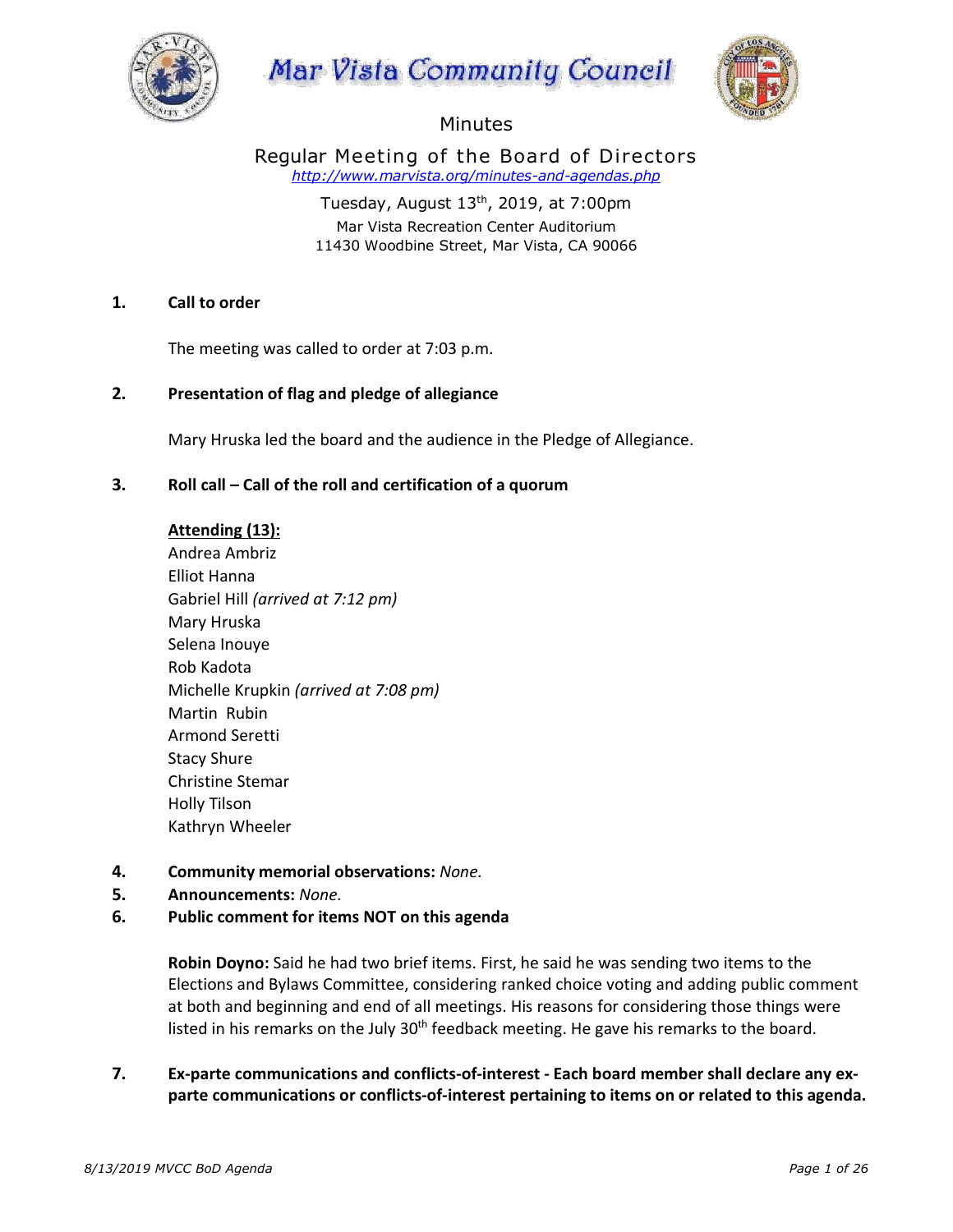• **Rob Kadota:** Said he had none.

• **Andrea Ambriz:** Said she had none.

• **Selena Inouye:** Said she had none.

• **Kathryn Wheeler:** Said she discussed several motions on the agenda with various members of the board, especially Holly Tilson. She thanked Tilson for patience and assistance in writing a proper motion.

• **Marty Rubin:** Said he had no conflicts of interest to disclose**.** He had conversations with 3-4 other board members regarding some of the motions and committee business.

### *Michelle Krupkin arrived at 7:08 pm.*

• **Elliot Hanna**: Said he Discussions several board members about agendizing various motions.

• **Michelle Krupkin:** Said she had spoken to people about scheduling, committee meetings and some of the items on the agenda, including Transportation, Infrastructure and Great Streets.

• **Mary Hruska:** Said she had spoken to board members and stakeholders regarding agenda items 15.9, 15.7, 15.3.

• **Stacy Shure:** Said that regarding her motion, she'd spoken with Matt Glesne, director of policy for the Department of City Planning, staff from Councilmembers Koretz, Bonin, Martinez, Blumenfeld and Cedillo's offices, WRAC, and MVCC board members Elliot Hanna and Mary Hruska.

• **Christine Stemar:** Said she had none.

• **Armond Seretti:** Said he had none.

• **Holly Tilson:** Said she had no conflicts, but she had spoken to multiple board members about board business and funding motions.

#### **8. Adoption of the agenda**

• **Wheeler:** Point of inquiry – she said on the table of contents it said 3.2.1, where it should be 3.2.10.

• *Without objection the agenda was adopted.*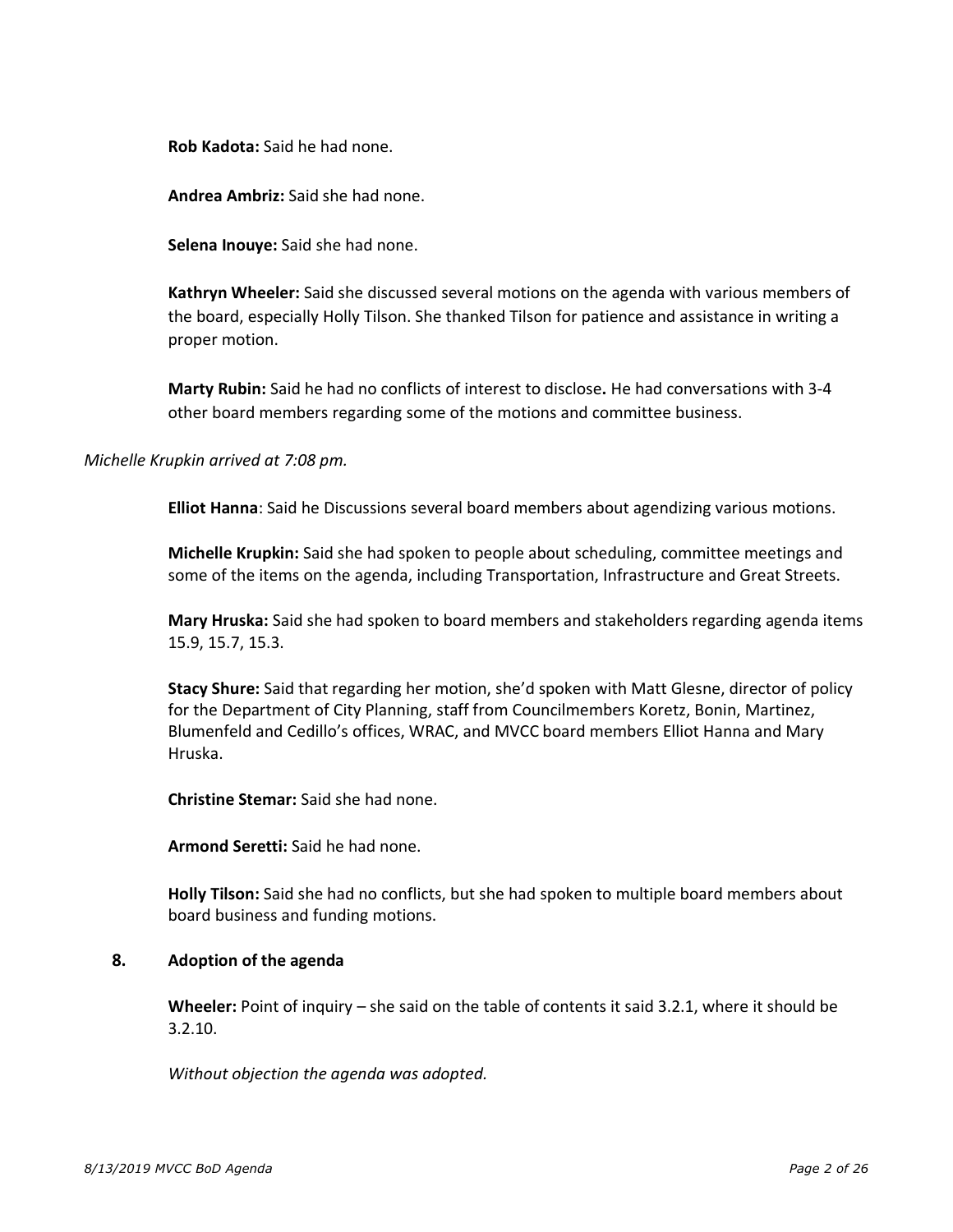# **9. Approval of minutes – Approval of the minutes from the most recent regular meeting(s) of the Board of Directors.**

• **Hanna:** Asked if there were any corrections to the minutes.

• **Wheeler:** Said 13 people attended the meeting but only 12 were listed in the minutes. Also, Rubin, Tilson and Krupkin were duplicated and Stemar, Gabriel Hill, Inouye and Wheeler herself were actually attendance but missing from that attendance list.

### *Gabriel Hill arrived at 7:12*

• **Shure:** Had a correction for page five, Zone Director Reports, Zone 1. She said it should read: "three more developers have applied for Overland, one of these is Othman in addition to the two they have pending. Shure also said she would review typos with Ms. Mruska later.

• **Tillson:** Said in the Treasure's Report on page 4, it says "Up to 7.5K," when it should say "Approximately up to the 7.5K."

• *Wheeler moved to approve the minutes. Rubin seconded. Without objection the minutes were approved.* 

### **10. Reports**

**10.1. Elected official and city department reports – Reports from any elected officials, their representatives, or representatives of city departments in attendance.** 

• **Hannah Levien, Field Deputy Mar Vista and Del Rey for Councilmember Mike Bonin's office:** Said she had 4 subjects to discuss:

The LA City Council has voted to extend 85.02, the vehicle dwelling ordinance for oversized vehicles. There were no amendments made, it was just extended. The Palms and Sawtelle light will be installed this month. She said this was great news as the MVCC, especially the Transportation and Infrastructure committee, fought very hard to make this happen. CM Bonin and her colleague Alek Bartrosouf also worked hard to make the light happen.

The Bureau of Streets Services, now called Streets LA, has developed a stakeholder advisory council, similar to the way that the Parks and Recreation department has community advisory boards. They have asked CM Bonin's office for recommendations and she asked the MVCC to consider getting involved. Advisory council members would meet with department heads on a monthly basis, ask questions and work closely with them on local street services operations.

Lastly, she asked if the "MVNA Shakeout," mentioned in agenda item 12.12, had anything to do with earthquake simulations. **Hanna:** Said no. **Levian:** Said that ReadyLA is offering presentations to neighborhood councils, which she highly recommended for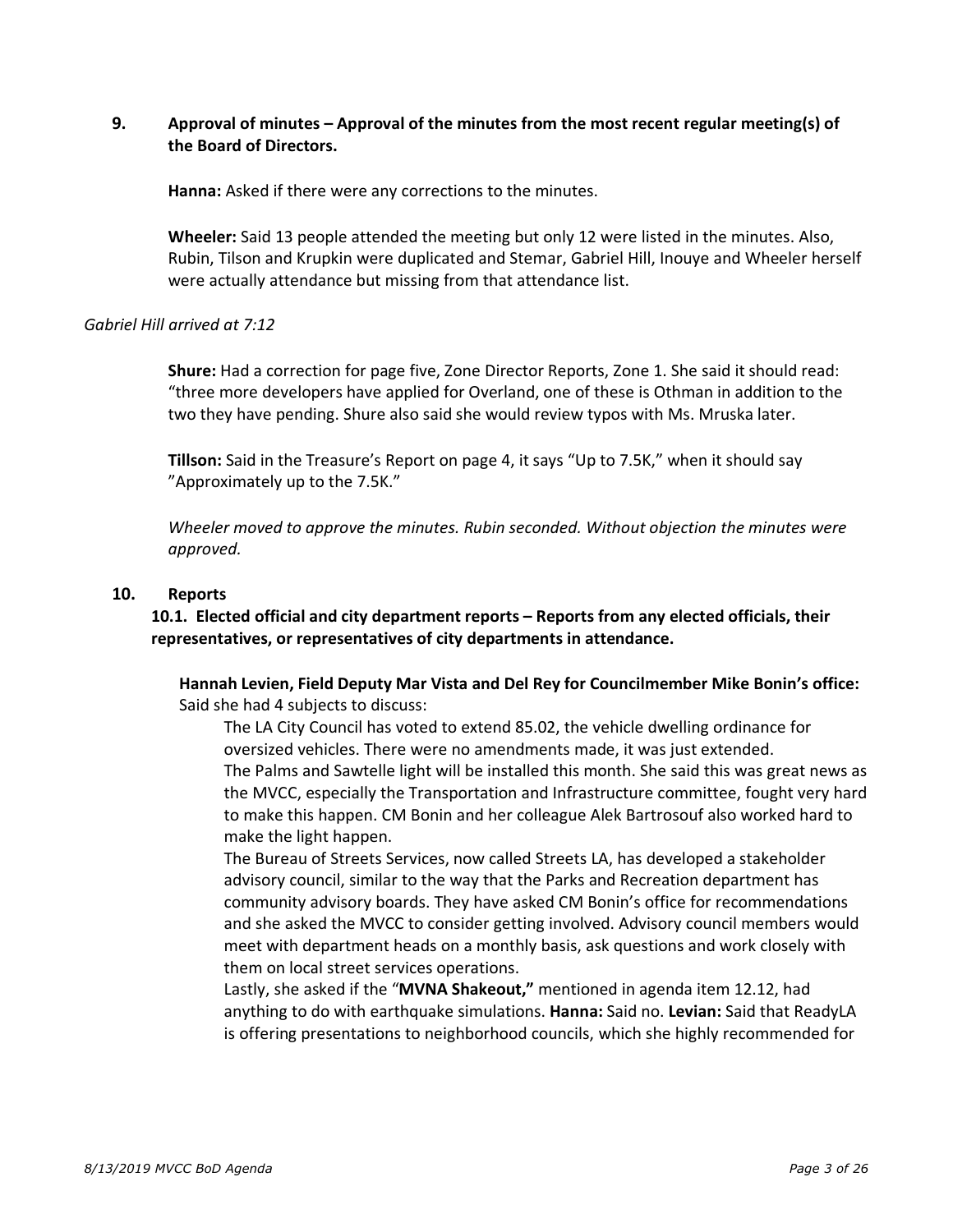the MVCC. They are part of the city's Emergency Management Department and are very well done. **Hanna:** Said he would put her in touch with Mr. Frese and Mr. Ginsberg.

Krupkin: Asked about a townhall at St. Bede's the night before the meeting that Levien attended. **Levien:** Said that a Neighborhood Watch group from that area invited her to speak and she brought in LAPD senior lead officer Javier Ramirez, who was filling in for the regular senior lead officer. She also said that the MVCC would soon have a new senior lead officer, Jennifer Muther.

# • **Kasey Kokenda, Field Representative for CA Assembly Member Sydney Kamlager-Dover:**  Introduced herself to the community. She said she would be the assembly member's new point person for the Mar Vista, Culver City and several other areas. She said she also oversees areas such as housing, education, environment, and entertainment. She said if they were interested she would love to hear from the MVCC.

Rubin: Asked if she had business cards. **Kokenda:** Said she did not have cards yet, but she would bring some to the next meeting and she gave out her email: KASEY.KOKENDA@ASM.CA.GOV

#### • **Vanessa Serrano, with DONE:** Said she had a few items:

She said that DONE was adding two additional staff members to handle the West side and the Valley. She introduced one of the new staff members, Karen Hernandez. She said that the board may see Hernandez at some of their meetings or at DONE event. Hernandez is not new to DONE, she was also one of the workers doing election outreach targeting underrepresented communities.

The Board of Neighborhood Commissioners had elected new officers. The new president is Eli Lipmen, who is from the westside and had experience on neighborhood councils, having served for a few years on the Palms Neighborhood Council. The Commission wants to schedule 3 townhall style meetings in the next several months. The events will be on September  $3^{rd}$  at 6pm in the Valley and October  $2^{nd}$  at a second location TBD. You can register to receive notice of the specific locations at the City of LA's early system notification website. She said it was important for the MVCC to attend.They're going to be discussing requiring leadership and conflict resolution training for neighborhood Council board members and any candidates or decided to run for neighborhood Council and also a system-wide censure and board member removal procedures for all neighborhood councils. This would provide consistent guidelines for all the councils on how enforce these policies and procedures once they're set in place. So, the MVCC's input was very important. They could also email the commission or contact DONE for more information if they could not attend the meetings. **Hanna:** Asked if the systemwide removal process would take precedent over NC bylaws? **Serrano:** Said she believed so.

Serrano also said that DONE and the Mayor's office were hosting census information workshops. The census is primarily done online so these workshops are intended to help communities who may not have access to computers. She said the MVCC could contact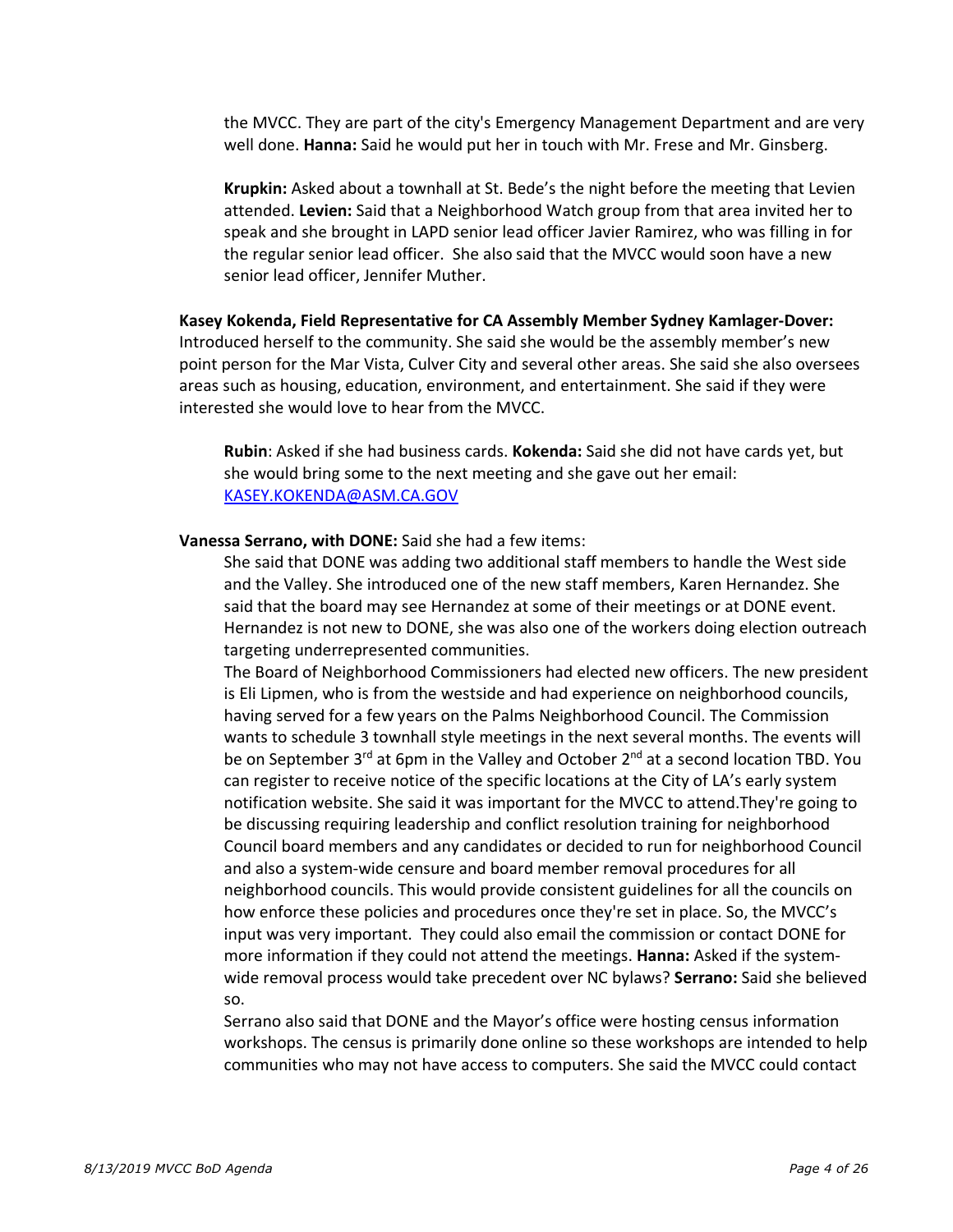her to arrange a workshop. **Ambriz:** Asked if the census workshops would be held in multiple languages? **Serrano**: Said she believed so.

Ambriz: asked if MVCC could be included in the Census "conversation". Serrano thanked MVCC board members for attending DONE's election feedback sessions, even though they were not held in the MVCC's area. At all three workshops someone from the MVCC was in attendance. Their feedback will be included in the report to the city clerk, as will be any feedback submitted by email.

**Krupkin:** Said that she knew in the month after the election that DONE had hosted a leadership academy for brown act training. She said she knew a lot of those material were online but she asked if there would be any more leadership sessions planned for August or September**. Serrano:** Said that none were planned, but that she would be happy to meet with board members to share and go over all the specific material from those sessions. DONE could also give a 30-miunte presentation on a MVCC board retreat. She said, right now DONE was moving onto other topics such as committee training sessions.

Hill: Asked about the challenge process. He said the MVCC had received a letter that day from a stakeholder that verified and solidified people who did get reprimand letters. He asked what would be the best course of action. **Serrano**: Advised the MVCC to always reply to the individual stakeholder and not to reply via email to the entire board to avoid violating the Brown Act. If they want the item to be discussed and decided on by the board they would have to set it on the agenda. As for next steps, the MVCC and DONE would have to talk to the City Clerk NC Election. She has already reached out to a few people from that department to see what can be done on their side.

o **Hanna:** Asked Serrano to explain what a certified election result meant. **Serrano**: She said, that to her understanding, it meant that if there were any challenges to NC elections then the City Clerk has already done diligent work to certify those candidates. Krupkin: Asked if there would be any activities new board members could participate in at the Congress of Neighborhoods next month. **Serrano**: Said the Congress would be on September  $28<sup>th</sup>$ . It is a large event with 11-15 specialty workshops that can be split among board members. It starts with a breakfast and an opening session. The workshops will include President's Roundtable, How to Increase Participation in your Neighborhood Council, and Transportation Public Safety and several other topics. She believed registration would open online in the next couple weeks, which you can check on the Congress's website, www.nccongressla.com. Parking will be made available and it will be from 7:30 am to 3 pm. She encouraged the MVCC to attend.

### **10.2. Officer Reports**

#### **10.2.1. Chair – Elliot Hanna**

§ **Hanna:** Said he had received written reports from Krupkin and Hruska. He was also submitting a written report but wanted to speak on two points from it. First, there has been a great deal of confusion regarding the public's ability to comment. He said the Public Comment item on the agenda was specifically reserved for comments not related to an item on the agenda. He also said the right of the public to comment on any agenda item is absolute, and he as chair could not and would not stop that. Just because the public comment item comes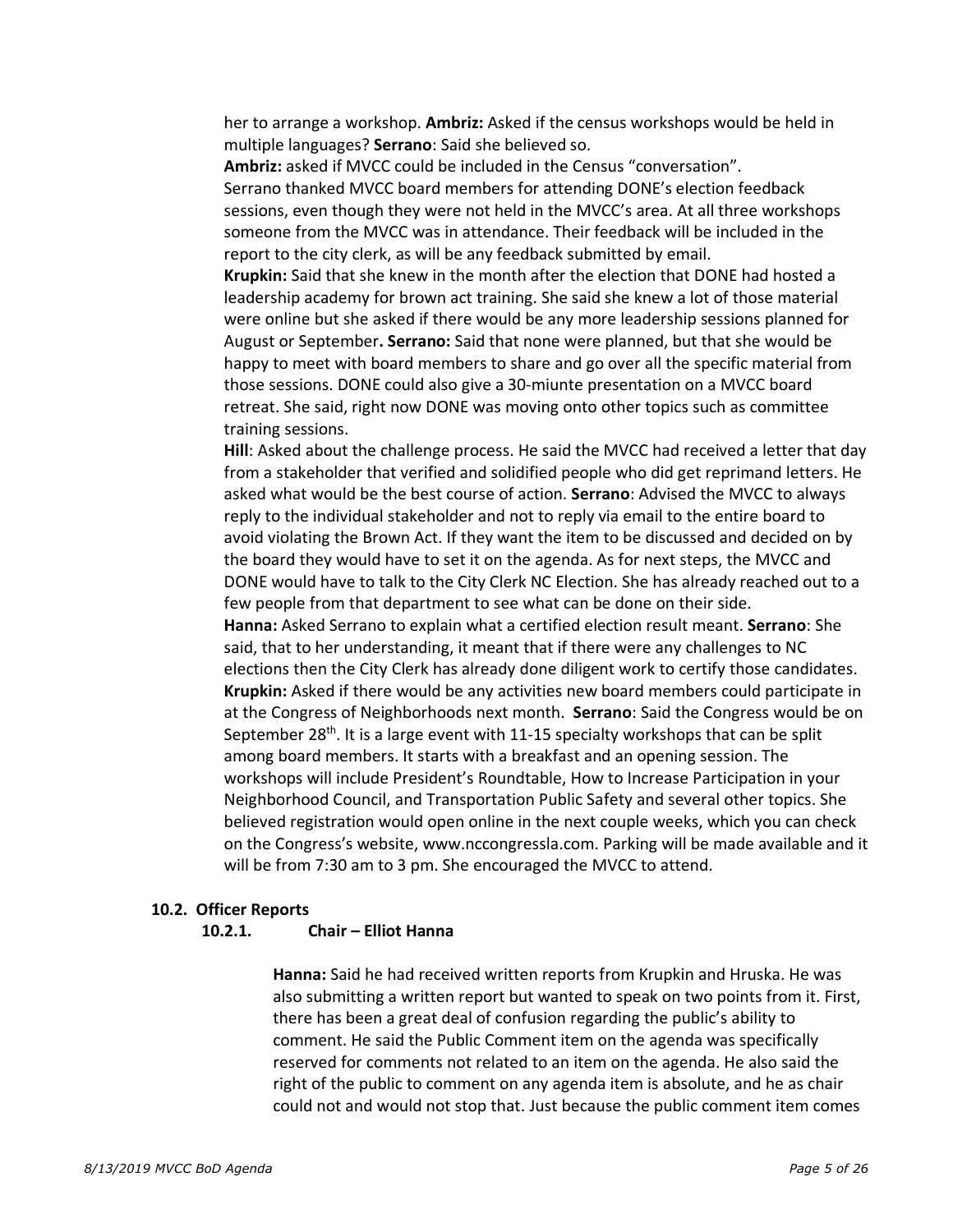before particular item or after does not preclude the public's ability to comment on any item on the agenda. Second, he said for logistical reasons the September 10th meeting would be moved to September 3rd. **Ambriz:** Asked if the change was due to space or scheduling issues. **Hanna:** Said it was a scheduling issue. He would be out of town on the  $10<sup>th</sup>$  and it was his understanding that neither Mr. Rubin nor Ms. Hruska preferred to run the meeting. Shure: Said rescheduling for the 3<sup>rd</sup> would put the board in conflict with committee meetings at which multiple presentations were already scheduled. **Rubin:** Said he would be run the meeting on the 10<sup>th</sup>. Hanna: Said then the meeting would not be rescheduled and would remain on the 10<sup>th</sup>.

### **10.2.2. 1st Vice-Chair – Marty Rubin**

Let his written report stand.

# **10.2.3. 2nd Vice-Chair – Michelle Krupkin**

Let her written report stand.

### **10.2.4. Secretary – Mary Hruska**

Let her written report stand.

§ **Wheeler**: Asked if director Hruska be willing to work with outreach chair to rewrite the report in a more neutral and abbreviated form for dissemination to the entire MVCC email list. **Hruska:** Said yes, she would be willing to do so.

### **10.2.5. Treasurer – Holly Tilson**

§ **Tilson:** Asked if they would like her to explained the MER and budget changes so that they did not need to pulling it. **Hanna:** Said yes. **Tilson:** Said that everyone on the board was sent the MER, and it was in the agenda package. It is a record of the spending they did the last month. She asked if anyone had any questions and handed out a 3-page sheet on the budget; which was submitted as their budget administrative packet. She also added all the motions that are on the agenda into the various categories where they belong. The actual rollover funds are \$7335.59 instead of the originally estimated \$7,500. One of the motions under Operational is for storage unit organization, which she put under the miscellaneous category, so she didn't add any funds. There is a new motion for \$50 per meeting for hospitality, so she put that under the hospitality category that they already had budgeted for \$1,200. This would decrease that amount, but she did not budget it because she did not know whether it would pass. There's another motion for board equipment storage, setup and breakdown at \$150 per month. She added that to operational at \$1,500 and then adjusted the total. There was already \$3,000 budgeted for miscellaneous outreach. She put the extra \$535 into miscellaneous, which is why miscellaneous has gone up a bit. There was a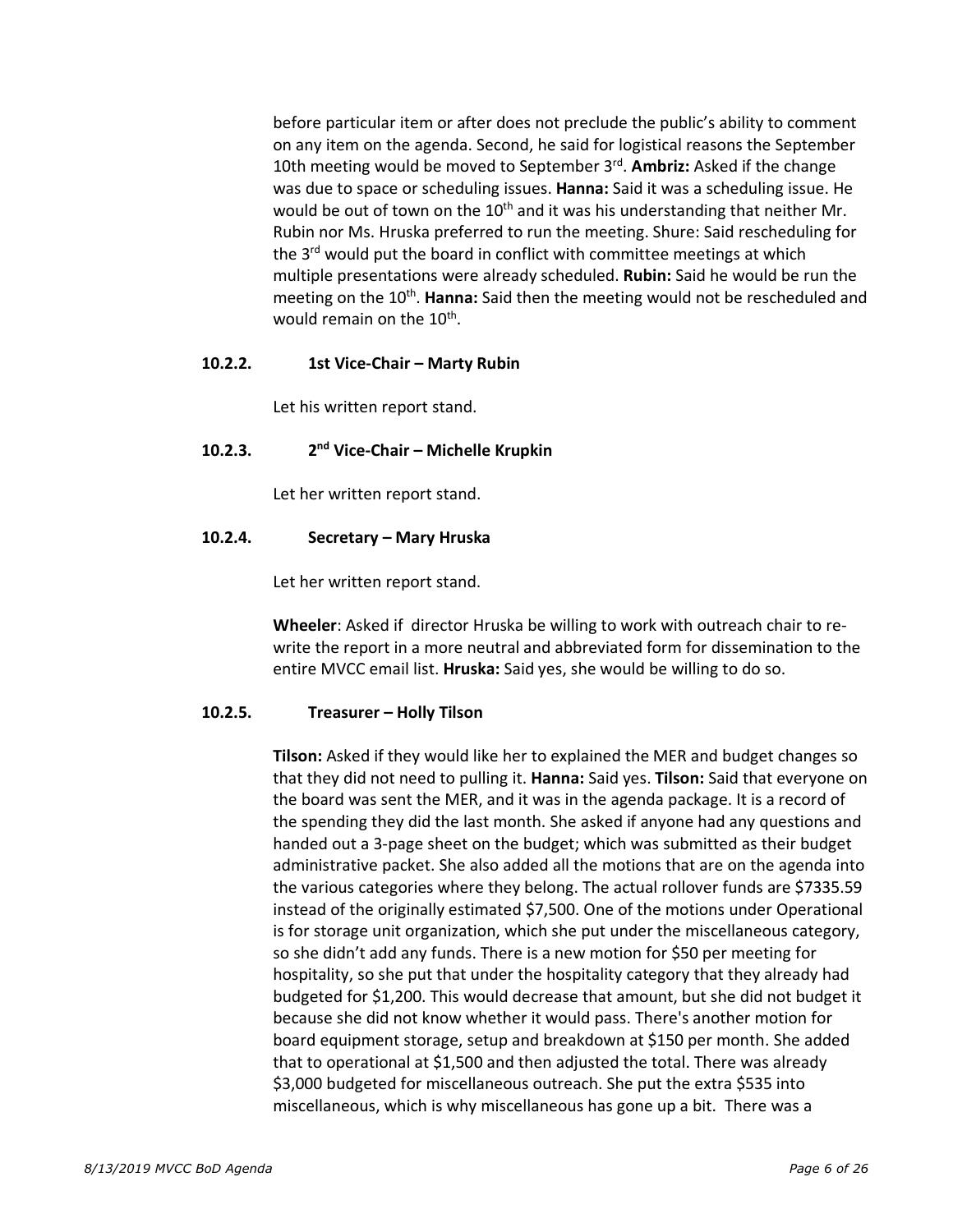motion for a Town Hall and mobile outreach that she put in miscellaneous outreach. And there was a motion from 7 neighborhood associations – the max any of those associations would get would be up to \$300, so she put the whole \$2,100 in and adjusted the total. The budget for Neighborhood Purpose grants was originally \$10,000. She took \$1,500 out of that to make up for the two motions in outreach and operations. There's a motion on the agenda for \$1,500 a NPG, which would come out of the remaining \$8,500. She decreased the community improvement project's budget from \$4,000 to \$2,000 and then adjusted all the numbers in the total budget allocation. All the numbers will change as people request and spend funds. She said she did her best to rearrange all the funds to where people have requested it.

### **10.3. Zone Director Reports** –

#### **10.3.1. Zone 1 – Stacy Shure**

Said she would yield her time, as she had nothing to report.

### **10.3.2. Zone 2 – Marty Rubin**

§ **Rubin:** Said he had a monthly newsletter from North Westdale Neighborhood Association which is in Zone 2. The NWNA will host its  $6<sup>th</sup>$  annual fall block party on September 21<sup>st</sup>. The public is invited, and there will free food and live music. It will be in the parking lot at St Andrews Lutheran Church from 3 pm to 6:30 pm. § The Santa Monica Airport has been shortening its runway from 5,000 to 3,500. The airport had already been officially shortened but the hardscape was still in place and the community insisted that it be ripped up. Work will continue for another month. They will plant soft grassy areas and the airport's first safety runoff areas. The airport was completely closed down for four days at one point and then another 4 days. They worked on the west side first and then on the east side. There noise was ridiculous during construction but there was also less noise with the airport closed down.

Lastly, he felt it was his responsibility to report that Zone 2 residents are mostly telling him about how terrible traffic is and how developments are making it worse. They see it as a major problem.

### **10.3.3. Zone 3 – Mary Hruska**

•

Said her report was in the packet.

### **10.3.4. Zone 4 – Armond Seretti**

Yielded his time.

### **10.3.5. Zone 5 – Michelle Krupkin**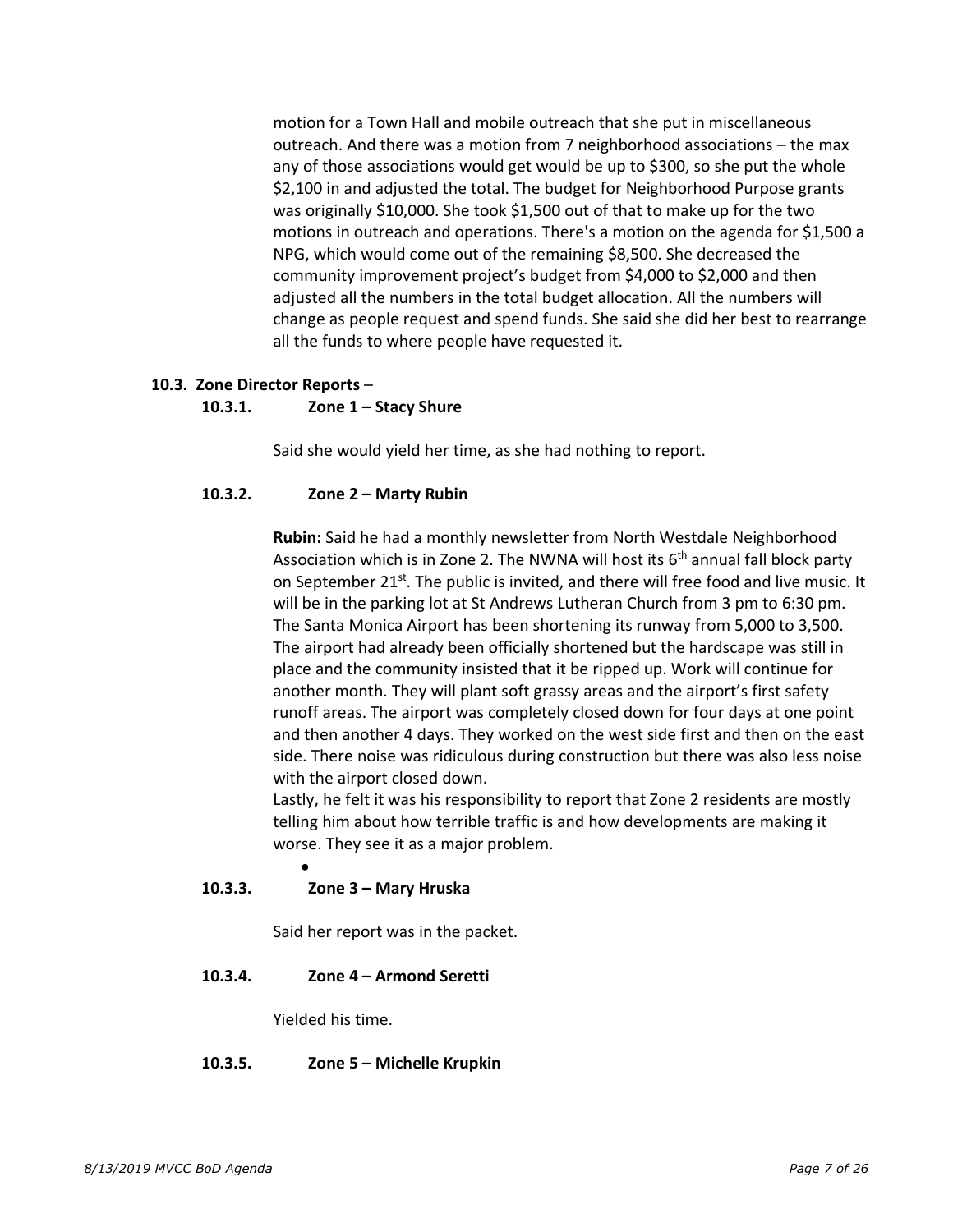§ **Hanna:** Said he had received her report via email but had not put in the packet but he would make sure it got into the minutes.

§ **Krupkin** Said she would let her written report stand with a note that the board had just received an email through the website that day from a stakeholder that was very upset about homeless encampment and finding needles in the preschool yard on Pacific Ave. She asked that the email be added to her report. **Hanna:** Said he would add it to the minutes.

#### **10.3.6. Zone 6 – Holly Tilson**

§ **Tillson:** She said there was a motion for sidewalk in Zone 6. She brought photos of the sidewalk to show the board.

#### **10.4. Committee Reports** –

#### **10.4.1. Elections & Bylaws**

§ **Rubin:** Said they had a couple motions on the agenda. At the next meeting they planned to take a look at the bylaws, giving them a review.

### **10.4.2. Planning and Land-Use Management**

§ **Shure**: Said they had a productive meeting. They will be scheduling and noticing a second meeting of PLUM every month. They are going to start developing design guidelines for apartments that are constructed in the community with the stakeholders' input and, with assistance from another committee, renters' feedback. Two on Venice Blvd developments will be presenting in September. One of which is known as the Pamela Day Development. She encouraged all stakeholders to come and share their opinions and watch the presentations. Shure said she did not even have the plans yet, so she would be waiting to see what the developers would show. She had a motion on the meeting current agenda. She also said that on the last board meeting agenda that the Westside Regional Alliance of Councils unanimously voted in support of Councilmember Bonin's motion to have a vacancy tax in the city of Los Angeles. She thanked Councilmember Bonin for his efforts in that regard.

- **10.4.3. Public Health & Safety –** *No report.*
- **10.4.4. Education, Arts, and Culture –** *No report.*
- **10.4.5. Transportation & Infrastructure**

§ **Ken Alpern:** Said that T&I had several motions on the agenda and they have been having good productive meetings. He yielded to Ms. Inouye. **Inouye**: Said there were flyers for the upcoming pothole blitz in Mar Vista, which is scheduled for Friday, September 6th. She asked the community to get their tips on potholes in the area to Ken Alpen by August  $28<sup>th</sup>$  and hopefully they would get fixed. The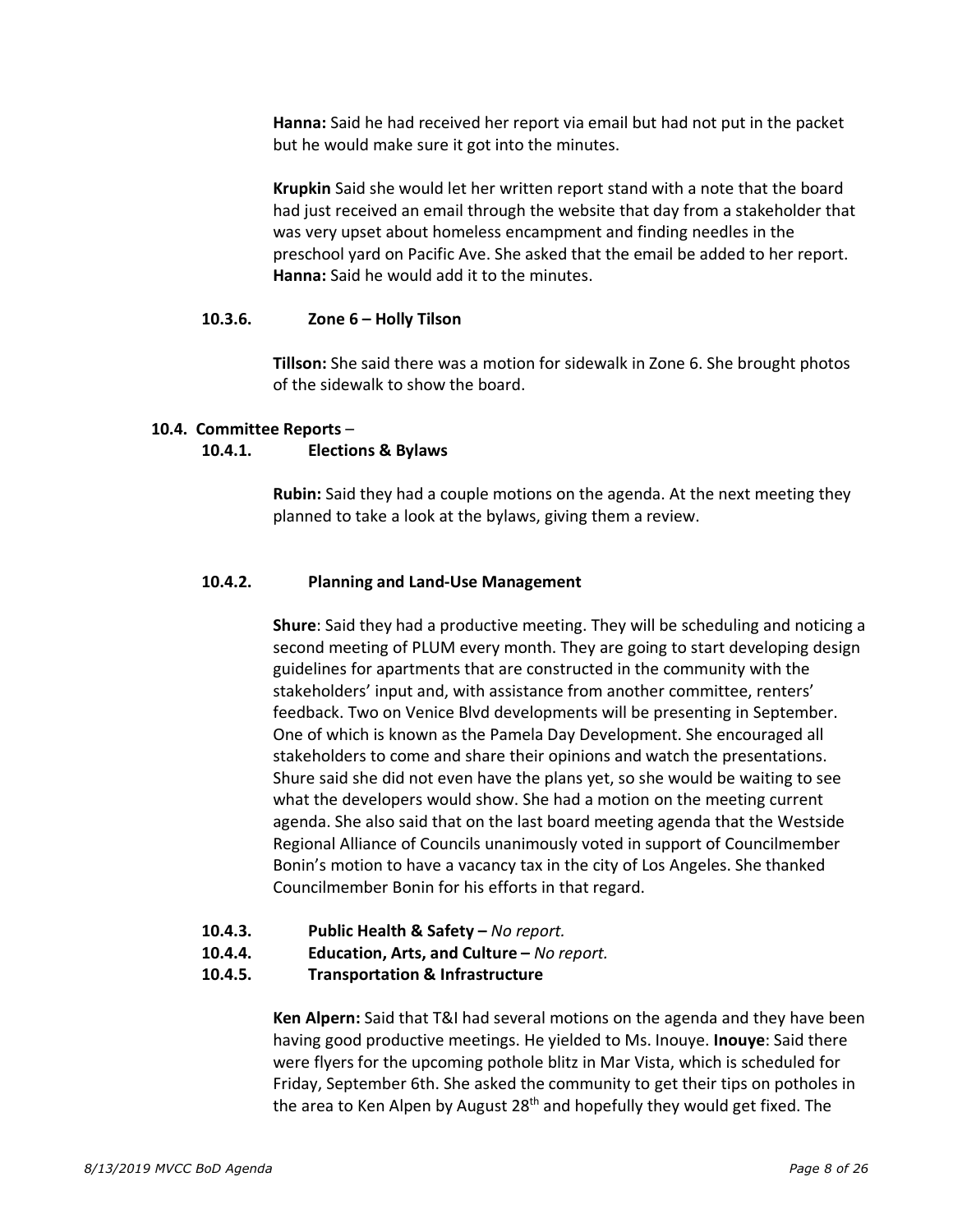flyer included an FAQ sheet. **Alpen:** Said that since the blitz would take place between MVCC meetings he asked if it was alright for T&I to submit the tips without the board's approval. **Hanna:** Said he had no objection and asked if anyone else did. No one objected.

#### **11. Special Orders**

**Airport Modernization Project – Brief presentation from JKH Consulting Services for the purpose of providing an update on the Automated People Mover and associated efforts getting underway at the Los Angeles International Airport.**

• **Hanna:** Asked if they could do the presentation in 10 minutes, as they had a very full agenda. The presenters said they could do it in 15. Hanna agreed to 15 minutes, but there was not a lot he could do if there was no time for questions at the end of 15 minutes. He asked if they would be willing to attend the MVCC's Transportation and Infrastructure committee to talk about this in more detail. They said they would be

• **Ambriz:** Asked if in the future they could add a section in the agenda for at-large directors to give an update so they could share in the conversation. **Hanna:** Said he was not opposed to the idea, but was not sure if there would be time. He said he would give it some thought. **Ambriz:** Said she wanted folks to be aware that at-large directors are also significantly working to engage the community. **Hanna:** Said he understood that.

#### • **Stephanie Sampson, Director of Communications for LAX Landside Access Modernization**

**Program (LAMP):** Introduced herself and *Anna Kozma, Senior Community Liaison for LINXS (LAX Integrated Express Solutions),* the developer building the automated people mover at LAX. They handed out fact sheets and she led a power point presentation on the Airport Modernization project:

LAX has 87.5 million passengers last year and tourism numbers continue to rise to over 50 million. Because of this growth LAX wants to make sure they have the infrastructure in place to receive visitors and enhance the guest experience. They are in the midst of a \$14.3 billion capital improvement program, which will go through 2028 and is focused on improving all of LAX's infrastructure. The LAMP project is  $$5\%$  billion, which is 1/3 of the overall capital Improvement project spending.

• She showed a map of the automated people moving system. It will go down the center of airport on Center Way, crosses Sepulveda and Century, loops around 96th Street and goes down to the consolidated rental car facility, which is located in area the formerly known as Manchester Square. There are three stations outside of the terminal area – one at the rental car facility, one above Aviation that connects to the metro connector station, and one at the Intermodal Transportation facility West, which is a large parking structure.

• There will be roadway improvements, including Jetway Blvd, a new four-lane road that will connect Westchester Parkway to Century and provide a different access point into the airport. 98<sup>th</sup> Street currently Bellanca Ave, but they will build it under the metro line and connect itto the 405 freeway, providing access to the rental car facility and the access point off Century Boulevard.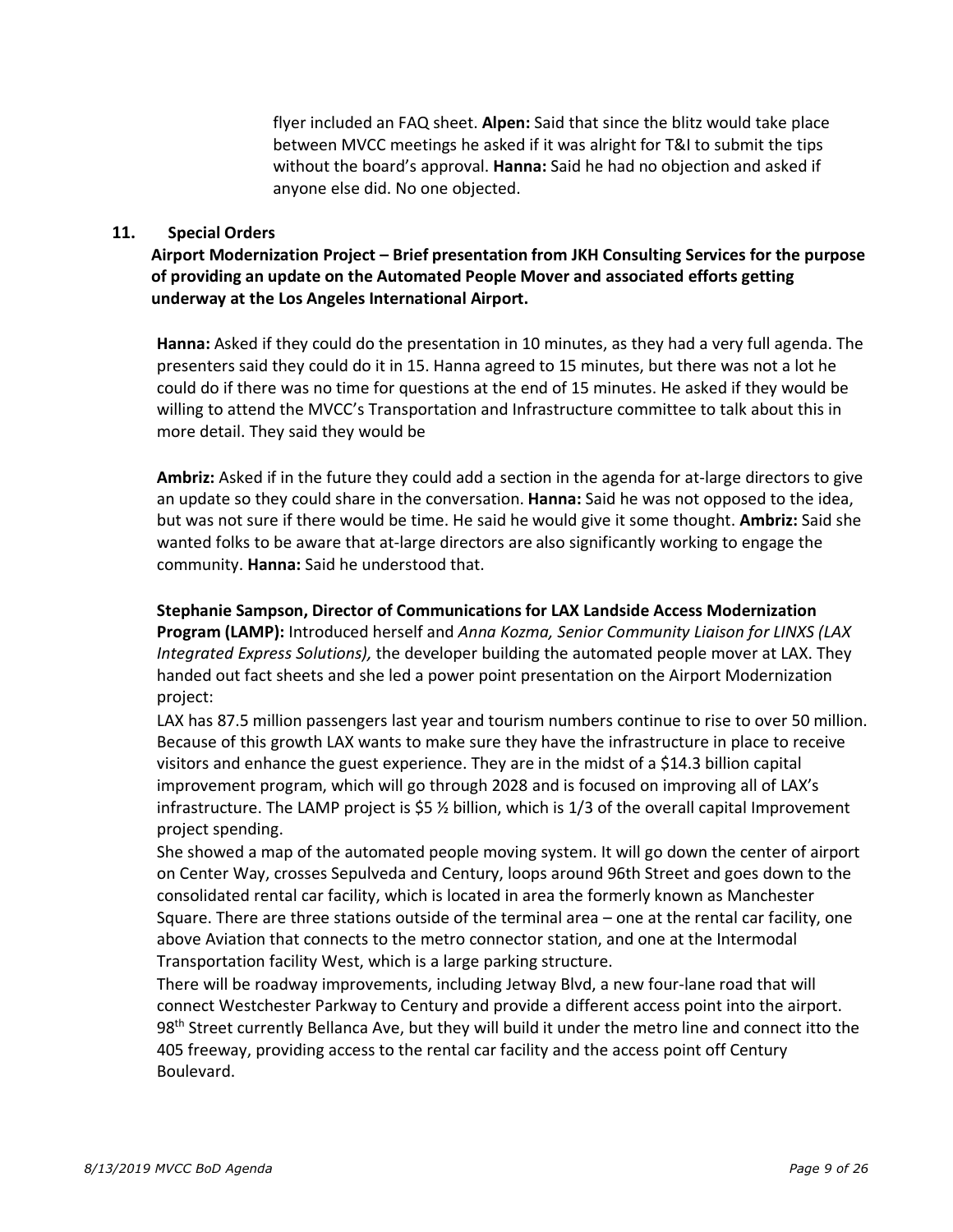• She showed slides with images of the People Mover. It will be a 2 1/25 mile elevated guideway system. End to end, from the rental car facility to the west station, will take 10 minutes total, which is time guaranteed access into the terminal area. A train will arrive every two minutes at the station during peak travel time, which is about 9 a.m. To 11 p.m. It will be completely free to ride and will operate 365 days a year, 24/7.

• The project is a private/public partnership between LAX and LINXS. LINXS will design, build, finance, operate and maintain the facility for a 30-year period. It is the largest contract ever awarded in LA's history.

• Terminal Vertical Cores – in order to connect People Mover stations to the terminals they have to build pedestrian walkways, and those walkways need to connect to something. So, they are building new "front doors" to several terminals to allow the walkways to connect and improve circulation in the terminal areas. They will have elevators and escalators. Work is already ongoing on this, there are several barricades already up at Tom Bradley and more barriers will go up soon. This will impact the curbside area for the next 2 years; they will lose 30% of their current curbside area during that construction. This part of the project will be done in 2021.

• She showed slides with images of the span of construction over the next few years. They will start with the guideway foundation and the columns of the system later this year into early next year. Then they will build the platform for the station, then the station on top, then the base to the pedestrian walkways. Construction will be complete in 2022, then they will test the system for six months to a year and it will open in 2023.

The People Mover will be an automated train with no drivers that will be operated from maintenance facility. The Facility will be under 24/7 operations and surveillance and it will house test tracks, a train wash and storage tracks. It will be a sustainable LEED Gold rated building with drought tolerant landscaping, solar panels roofing materials, reclaimed water and employee bike storage. It will be at 96<sup>th</sup> and Airport.

• the Intermodal Transportation facility West (parking structure) will be the first part of the project that will be completed and will open in 2021. They will be at the height of construction in 2021, so they want to make sure their guests have an opportunity to park and drop off off-site and not have to drive in the terminal during heavy work on the roadways. It will add approximately 4,500 parking spaces to the airport and will include short and long-term parking, valet, meet and greet areas, and the People Mover station in 2023. Until the People Mover is complete, from 2021 to 2023, they will have shuttle buses transporting to the terminals.

• Connection to Metro Regional Transportation – they will be connecting to Crenshaw/LAX and the green line in 2023. Those will be complete next year. The People Mover will be just above those stations. They will use the G-Shuttle bus until the people mover is done.

• Consolidated Rent-A-Car Facility – All rental shuttles will be removed from the terminals area by 2023 and all car rentals will be consolidated to one 5.3 million sq. ft. facility right next to the 405 freeway. The facility will be connected to the People Mover. The facility is so large because the market it there; LA is the #2 rental car market in the US, behind Orlando. However, they building the facility in such a way that the layout can be adjusted over time depending on the rental market. Backspace could be turned into commercial space if need be.

• **Hill:** Asked her to clarify how people would get from the Green Line and Crenshaw Line up to the people mover. **Sampson:** Said there would be elevators and escalators from the train stations to the people mover, it would all be ADA accessible.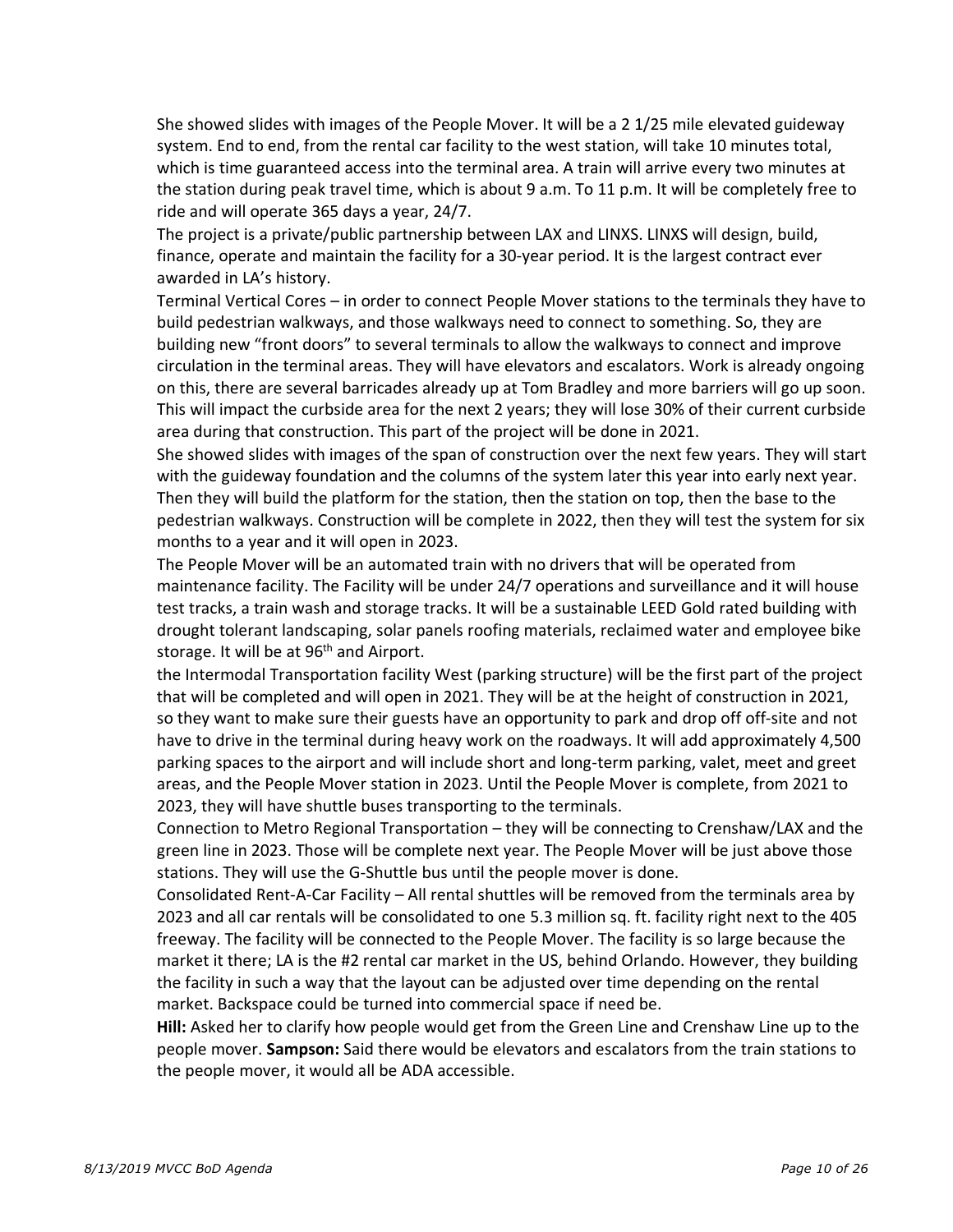• **Ken Alpern:** Commented that it took a lot of work to get to this point. He also said the community had been promised several hundred yards of the pedestrian walkways would have moving sidewalks. **Sampson:** Said that 65% of pedestrian walkways would have moving sidewalks. It is not 100% because certain areas do not have enough clearance to allow them. • **Sampson:** This year there will be a lot of utility investigations in preparation for building the foundation. This work has been going on already for several months and in Sept/Oct they will start putting in the foundation work. A lot of demolition has already been going on within and outside the terminal area.

• You can learn more and subscribe to get updates, construction advisory notices and press releases on their website: flylax.com/connectinglax

• **Anna Kozma:** Said they were currently on a "roadshow" with this presentation to keep all the communities informed. She said she had given the MVCC their contact information and she encouraged the MVCC and to give their contact information to local community groups who may be interested.

• **Hanna:** Asked Ken Alpern to consider scheduling a longer presentation for MVCC's T&I Committee. **Alpern:** Said he would. He added that this was one of the most vetted projects in the nation for 15 years by multiple government agencies.

# **12. Consent Calendar – The Consent Calendar is reserved for items deemed to be routine and non-controversial. Any board member may pull an item or items for further discussion.**

• **Hanna:** Asked the board if they would like to pull any of the items.

• **Kadota:** Said Hannah Levien had an update on an item. **Hanna:** Said the board would hear the update if there was no objection. There was no objection. **Levien:** Said that, regarding item 12.9, the MVCC, Venice NC and Del Rey NC Town Hall Meeting had been pushed back, new date TBD. **Shure:** Asked how far back they had been pushed**. Levian:** Said it the date was still to be determined, but their office had a good relationship with Culver City and she could keep asking them. The Del Rey NC has also been very vocal about this. She said she would do her best to give them updates when she had them.

• **Ambriz:** Pulled items 12.9 and 12.10. She also said she had questions about 12.8 and 12.14 but did not think she would need to pull them. **Hanna:** Said she could ask her 12.8/12.14 questions. **Ambriz:** Per 12.8, she asked if the website host was going to have an option for another language to be made available for the MVCC website. **Tilson:** Said that 12.6, 12.7 and 12.8 originally should have been under operation so that they didn't have to have a specific motion. But since they were put in outreach they have to have an individual motion so they can pay the bills. Ambriz's request for different languages was that something that can be considered in Outreach, but the 12.6, 12.7 and 12.7 items were just formalities so the MVCC could pay their bills. **Ambriz:** Thanked Tilson. Regarding 12.14, she asked if it would authorize appropriation for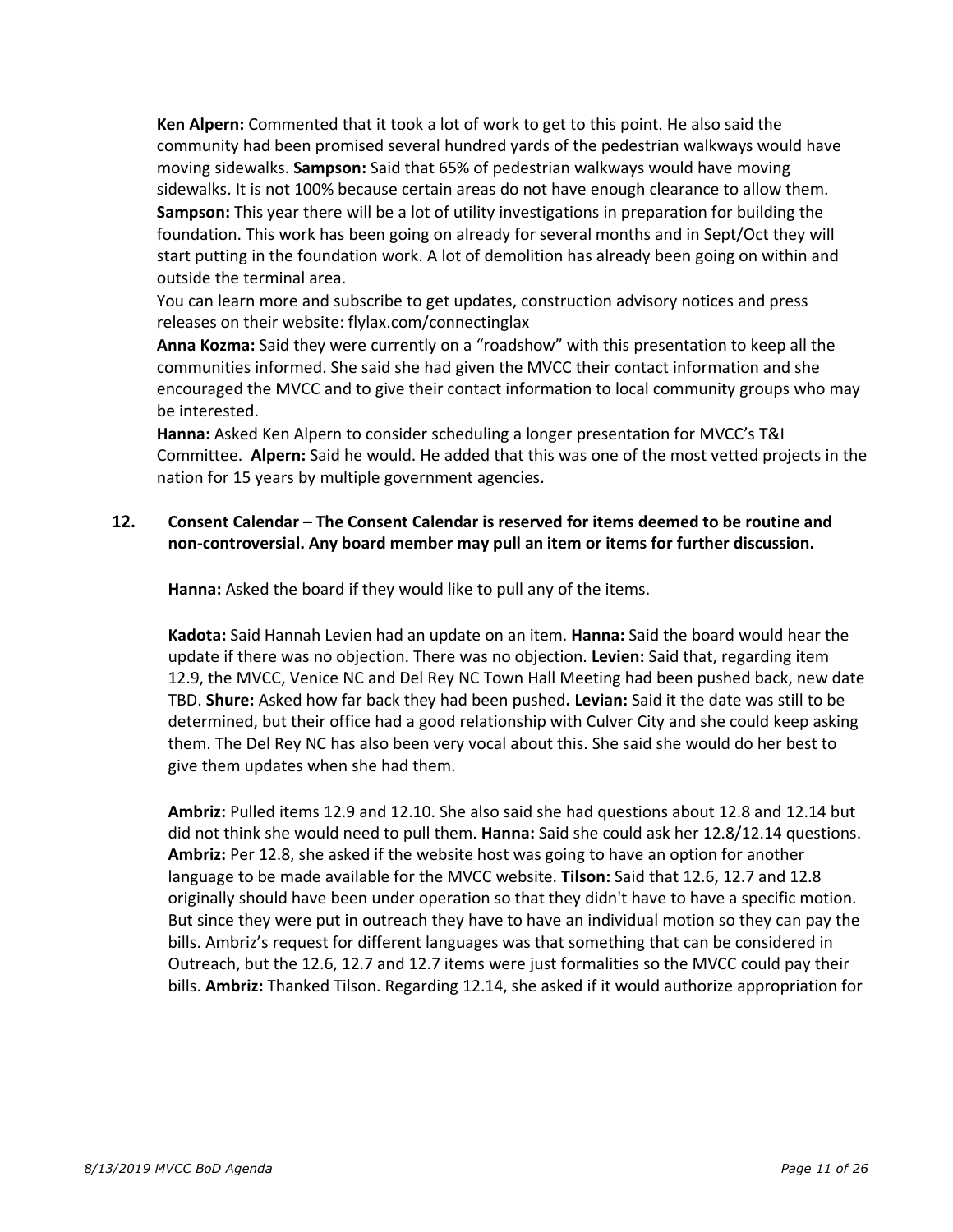storage items to be kept at the publicly available or accessible (at least to MVCC members) location. **Hanna:** Said no, only the executive board had access to the space.

• **Shure:** Pulled 12.10. She said the item should be sent back to PLUM for discussion.

• **Krupkin:** Pulled 12.17. Regarding 12.13, she asked if the renter's subcommittee approved of it being renamed. **Hanna:** Asked if a renter's subcommittee member had a quick answer to that.

• **Renters' Sub-Committee Co-Chair, Tyler La Ferriere:** Said there was no objection to renaming the subcommittee, to their knowledge.

• *Items 12.9, 12.10 and 12.17 were pulled.*

• *Wheeler moved to approve the remaining Consent Calendar items. Hruska seconded.*

### • *ROLL CALL VOTE:*

• **YES:** Ambriz, Hill, Hruska, Inouye, Kadota, Krupkin, Rubin, Shure, Seretti, Stemar, Tilson, Wheeler (12)

### • **ABSTAIN:** Hanna (1)

• *With 12 yes votes, the remaining Consent Calendar items were approved.*

- **12.1. [FUNDING][Tilson] FY2019-2020 Budget Revisions – Action regarding revisions to the FY2019-2020 budget to support the funding items below and for other purposes.**
- **12.2. [FUNDING][Tilson] July Monthly Expenditure Report – Approval of the Monthly Expenditure Report for July, 2019**
- **12.3. [FUNDING][Hanna] Board Member Reimbursement – Approval of a reimbursement in the amount of \$52.51 to Elliot Hanna for a storage container and spare batteries for MVCC's audio equipment.**
- **12.4. [FUNDING][ExFin] Board Member Reimbursements – Approval of a reimbursement in the amount of \$30.59 to Elliot Hanna for copies for the July, 2019 ExFin Meeting and for name tents for Board-of-Directors' meetings.**
- **12.5. [FUNDING][ExFin] Neighborhood Purposes Grant for Friends of the Mar Vista Library – Approval of a Neighborhood Purposes Grant in the amount of \$1,500 for Friends of the Mar Vista Library for the purpose of supporting a one-day, lima-bean-themed arts-andcrafts festival.**
- **12.6. [FUNDING][ExFin] Mar Vista Farmers' Market Rental Fee – Approval of an appropriation not to exceed \$1,200 for FY2019-2020 booth rental at the Mar Vista Farmers' Market.**
- **12.7. [FUNDING][ExFin] E-mail Marketing Service Fee – Approval of an appropriation not to exceed \$360 for an e-mail marketing subscription for FY2019-2020.**
- **12.8. [FUNDING][ExFin] Website Hosting Fee – Discussion and possible action regarding an appropriation not to exceed \$1,926 for website hosting services for FY2019-2020.**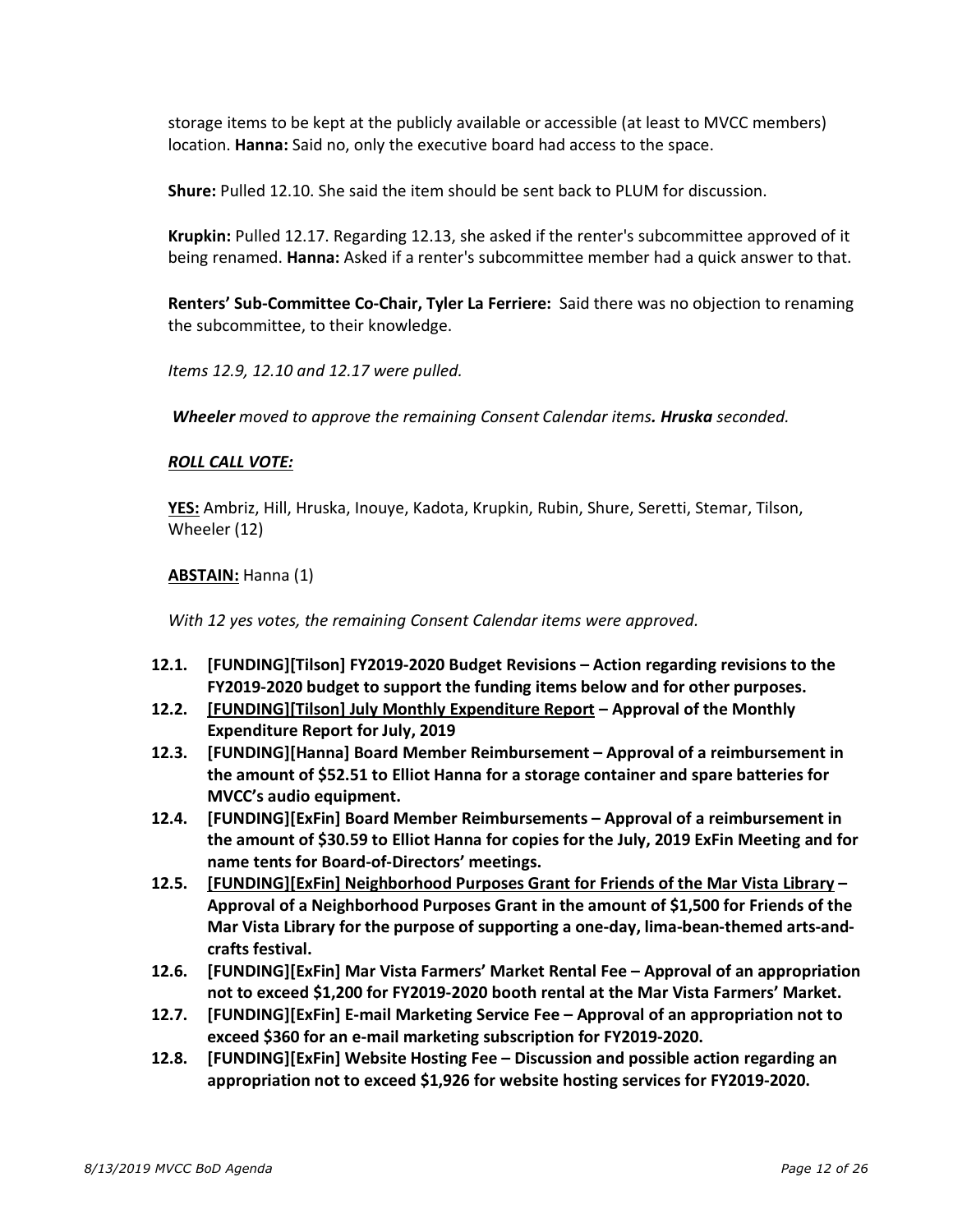**12.9. [FUNDING][T&I] Joint MVCC, Venice NC and Del Rey NC Town Hall Meeting re: Culver City Stormwater Project – Approval of an appropriation not to exceed \$500 for venue fees, outreach and refreshments for a T&I sponsored and jointly organized MVCC, Venice NC and Del Rey NC stakeholder town hall on the Culver City Stormwater Project "in late September/early October 2019."**

Ambriz: Said in light of the meeting being pushed back, that the MVCC now had the more opportunity to work with the city or work with Culver City to ensure that they do sufficient outreach, separate from MVCC using some of its funding to host a separate meeting. In the T&I committee it came up in conversation that they wanted to give Culver City an opportunity to come to the MVCC and other NCs to present.

Inouye: Said that the meeting had been in the works since April of 2018. Her concern was that is that if they do not approve the funds, the meeting will happen whether they participate or not. And she believed it was important for the MVCC participate in the meeting.

Hanna: Suggested amending the motion to remove "in late September/early October 2019."

o *Krupkin moved to amend the motion by removing "in late September/early October 2019." Wheeler seconded.* 

Ambriz *objected* to the amendment.

### **ROLL CALL VOTE ON THE AMENDMENT:**

**YES:** Hruska, Inouye, Kadota, Krupkin, Rubin, Shure, Seretti, Stemar, Tilson, Wheeler (10)

ABSTAIN: Ambriz, Hill, Hanna (3)

With 10 yes votes, the amendment stood approved.

### **Board Comment:**

Hill: Said that he agreed with Ambriz, in that Culver City should be doing more outreach rather than have the MVCC spend \$500 on something Culver City is doing.

**Krupkin:** Said she appreciated that this was Culver City's project and it would be nice for them to foot the bill. But she attended a Culver City meeting, with Hannah Levien and the president of the Del Rey NC, at which the Culver City reps said they would not come to other NCs and they felt that their outreach was fine. But the project will have great impact on Venice High School. Culver City Has already broken ground on Market Sq. project at Centinela and Washington. When construction starts, there will only be one westbound lane open, which many people in the area are not aware of, meaning Culver City's outreach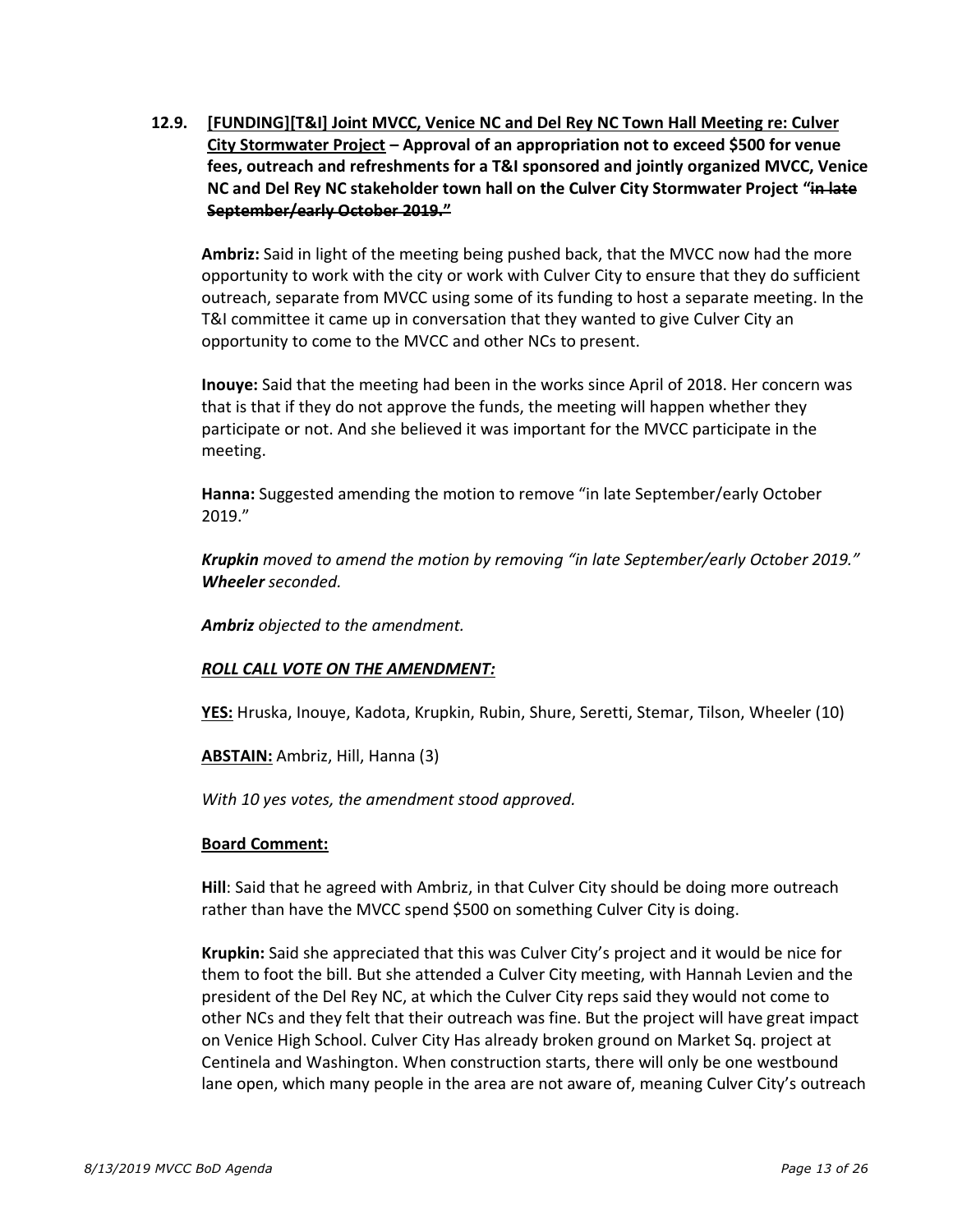has not gone far enough. They are asking for up to \$500 for a townhall, but she had spoken LAUSD and she believed could get a venue for a lower cost.

Seretti: Said that, in his opinion, leaving the outreach to Culver City and not doing their due diligence to let people know what's going on would be a mistake.

**Tilson:** Asked Hannah if CD 11 was going to do outreach to Mar Vista, Venice and Del Rey on this. **Levien**: She said she not have an answer at that point because it was a Culver City project and they had not given them any details. At Culver City's meeting, she advised them that they needed to do more outreach local communities and that they would need to talk to departments in the City of Los Angeles. She thought maybe all that feedback is what pushed back the project meeting. She said she would update the board when she had more details.

Hruska: Said she wanted to confirm that funding this particular town hall was not precluding any subsequent or additional ones. **Hanna:** Said it was not.

Krupkin: Said she wanted to clarify that the money would not be spent until if/when a town hall actually takes place. At this point, it is a placeholder.

Hill: Asked if they did this for this project, would they do this for other projects. He thought they were setting a precedent. **Hanna:** Said not necessarily, the board was free to fund things at their discretion.

**Rubin:** Said he thought getting together with other NCs on issues of common interest was a good thing and that is could be a good precedent to set.

Tilson: As Treasurer, she said this was a placeholder for the money. Last year they had \$600 for three townhalls that no one held. She said she had been hesitant and thought Culver City should come present to the MVCC. But if Culver City isn't even giving CD 11 much details, then the MVCC may have to step up. But, either way, these funds were a placeholder. The money does not get spent, the board gets an update from T&I if it's going forward next spring.

**Rubin:** Said the townhalls are not just for the MVCC's benefit, the constituents could give their views and call on Culver City to a better job of releasing information.

Ambriz: Said she wanted to point out that they are also proposing to add a line item to the budget of \$1000 for future community town hall meetings. She also pointed out that in agenda item 15.7 they were voting on writing a letter to the City of Culver City, requesting that they come present to the MVCC so that they could appropriately determine what type of outreach they will need to do.

o *Krupkin moved to approve the item as amended. Seretti seconded.*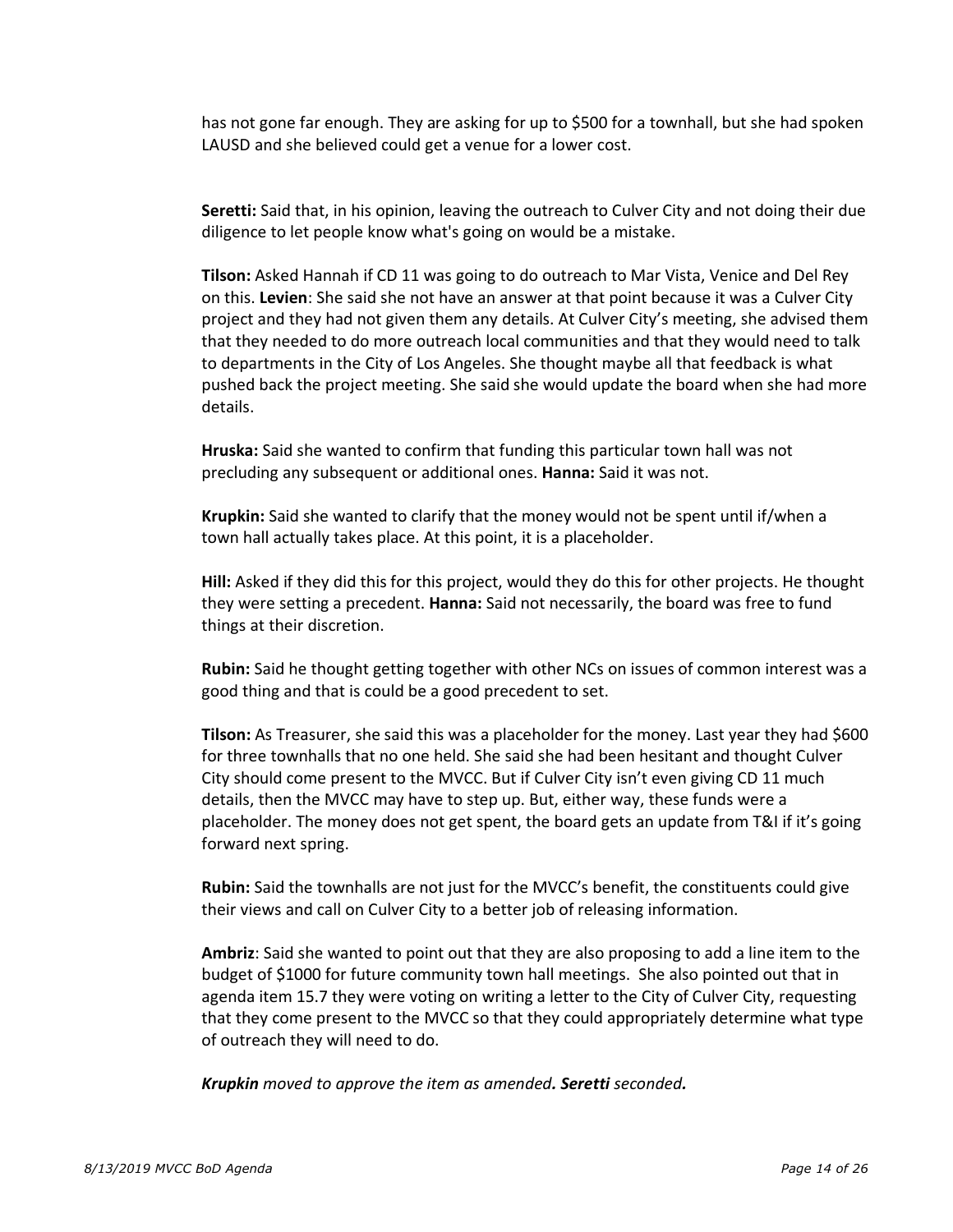### o *ROLL CALL VOTE:*

o **YES:** Hill, Hruska, Inouye, Kadota, Krupkin, Rubin, Shure, Seretti, Stemar, Tilson, Wheeler (11)

o **ABSTAIN:** Ambriz, Hanna (2)

With 11 yes votes, the amended motion was approved.

# **12.10. [FUNDING][Shure/Wheeler] Outreach to Stakeholders Regarding Proposed Construction – Approval of an appropriation not to exceed \$1,000 for door hangers – including distribution costs - to inform stakeholders of proposed construction projects.**

**Shure:** Said she had concerns and she requested that the item be sent back to the PLUM committee for review. Outreach in Planning and Land Use is required by statute of the developers within a certain range of the development. It is a MVCC policy that a member of the PLUM committee does the outreach with the developers and does canvassing in excess of the area required. The only concerns that was raised by one of a MVCC members was that they not want the appearance that the developers are relieved of their statutory duty to do outreach.

o *Shure moved to commit the item to PLUM for further consideration. Seretti seconded.* 

### **Public Comment:**

**Wayne Wheeler:** Said he was at the PLUM meeting and this was forwarded to a vote here with no objections. It was affirmatively voted, so he did not understand why it had to go back to committee

§ **Shure:** Point of clarification – it was not agendize for that PLUM meeting therefore it was not voted on because that would not be in accordance with the brown act. Kathryn Wheeler: Said she attended the PLUM meeting, she brought the idea up and everyone liked the idea including, Ms. Shure. She talked to Treasurer Holly Tilson about how to do it. Tilson recommended that it become a joint directors' motion. She emailed the motion with the example of what it would look like to Ms. Shure and Ken Alpern. It was sent back with approval with one change from Ms. Shure. Wheeler said she made that change and that's this motion. She did not understand why it would be pulled at this last minute and she was concerned that there's something going on that Ms. Shure was not talking to her about that she didn't understand. She thought it was important to share this information with the public. The door hangers were meant to encourage people to come to a PLUM meeting to learn about all the developments happening.

Adriana De La Cruz: Said it was her understanding that these developers have an obligation to pay for outreach. She was at the PLUM meeting and thought the hangers were a good idea. But her concern was that they would end up doing this do this for every developer with MVCC's funds. She would prefer to spend that money on the kids' crafts fair and other things in the community.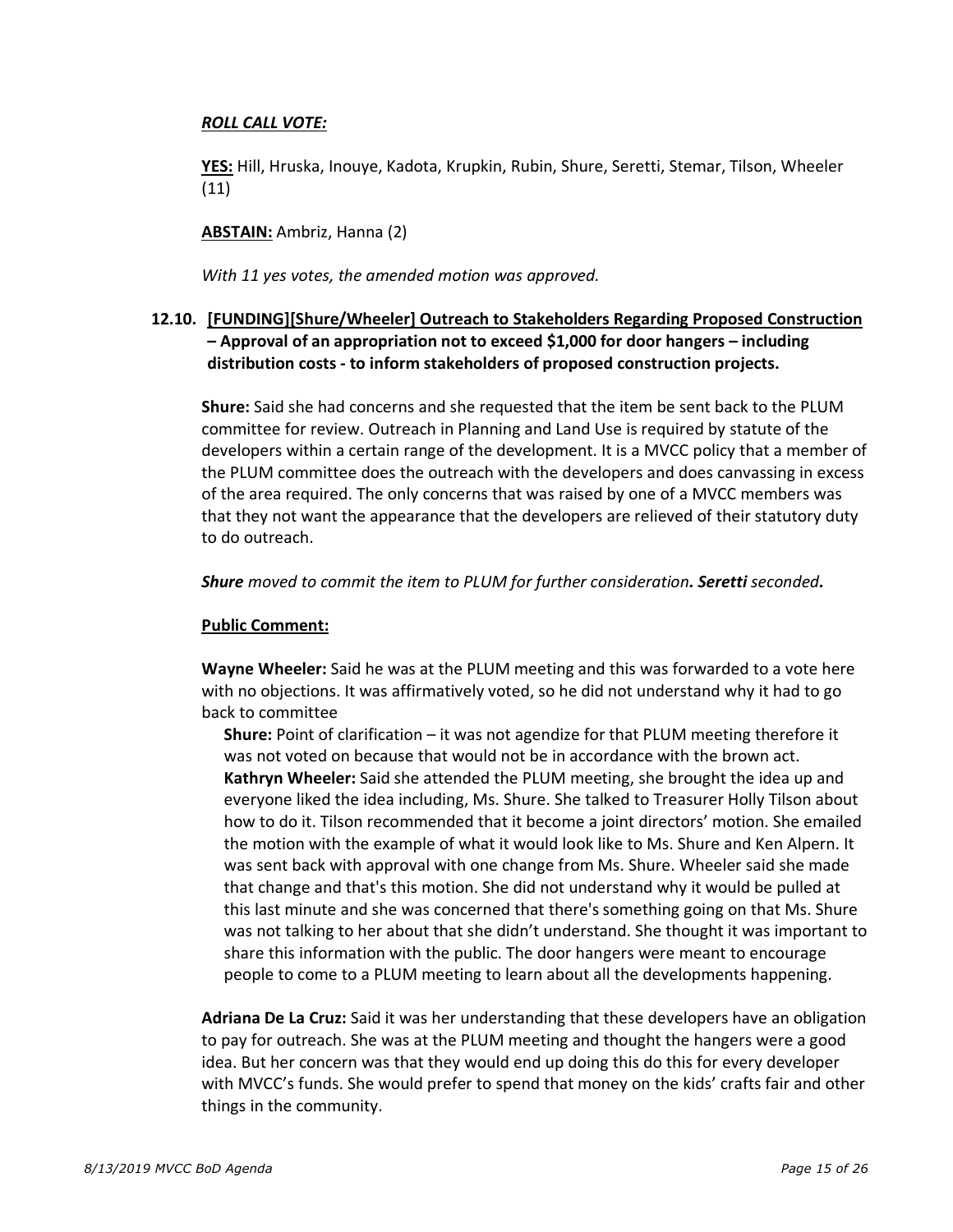Alpern: Said he understood people's concerns about how this sort of outreach should not be the MVCC's responsibility. Culver City should be better with outreach and the developers are supposed to their own outreach as well. But sometimes, the MVCC has to be the bottom line when others fall back on their responsibilities unfortunately. The MVCC is the safety net.

#### **Board Comment:**

**Wheeler:** Said that this was experiment to see if they could get people to come into PLUM and participate. She had an example of what it would look like which she showed to the board. She said it would be Inexpensive as the total \$1,000 was for several distributions, not one. They could just do it once and it didn't work, they could scrap it and keep the remaining money. As outreach chair she was trying to figure out how to get people more involved. This is timely and she asks that it be passed. Trying to get people involved as outreach chair.

**Shure:** Said she did not have an objection to doing this, but it was not agendized with PLUM. She would like to see it agendized because the issues, as Ms. De La Cruz raised**,** is that they are not going to do this in every instance. There are 17 developments coming to PLUM. She said that since this is an extraordinary amount of money, it needs to be sent back to PLUM so that they can have guidelines of how to appropriately expend the funds. They do have developers that canvas themselves and do more than the law requires, so they need guidelines so that they are not spending this money on every single development.

Tilson: Said this all sounded like it is a procedural issue. She helped Wheeler write the motion and because it was both PLUM and Outreach she thought it should be a joint directors' motion. But, if it was never agendized with PLUM than she thought it may be out of order.

Ambriz: Said she agreed with Shure's reasoning, but that she initially pulled this item because did see value in door hangers for entirety of the MVCC but perhaps not specifically for a proposed construction project because she agreed that developers should do the outreach they are required to. She said she would offer an amendment, or a consideration of a different kind, for the MVCC to explore how to use this model to encourage stakeholders to attend the meeting - whether it be MVCC board meetings or committee meetings. **Hanna:** Said he agreed with her but what Ambriz was suggesting was, in his view, not really an amendment to this particular motion. But he agreed that they had work to do in the way of outreach overall and that this could be a good model.

Rubin: Thanked Wheeler for her work as chair of outreach. She had been doing quite a bit to try to get outreach going. He got the sense this is more outreach program than a PLUM program. He though the logistics can be worked out easily enough. The key was to get outreach moving, not to put it off.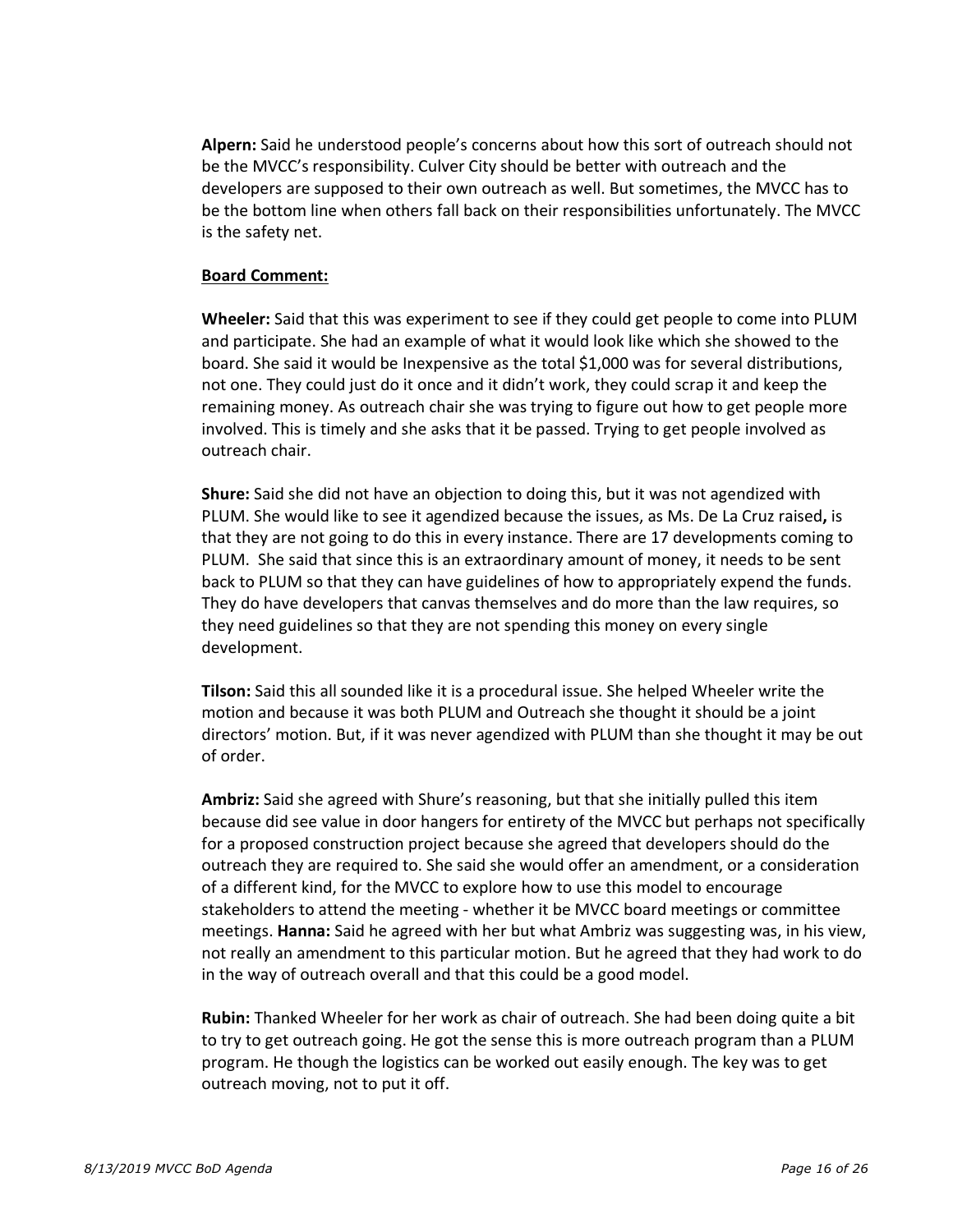**Krupkin:** Said that after it gets send back to PLUM and then gets sent back to the board she would like to see it in Spanish.

Wheeler: Said she would have done this as an outreach motion. She was hoping to do this with the homelessness, education and arts, and mobility committees as well. Everyone at the PLUM meeting seemed excited about the idea, if they weren't she would have found someone else from another committee to do this with. She said if anyone else on the committee wanted to do it, she was ready to do it.

**Krupkin:** Said that maybe the board needed more Brown Act training, in regards to agenda issues. She said she was going to put together a packet. She did not think the Ms. Shure expressed any distaste to this idea, it is a procedural issue.

o **Hill:** Asked for clarification as whether this vote would send the item back to PLUM and where it could then be sent back to the board. **Hanna:** Said that was correct.

### o *ROLL CALL VOTE:*

o **YES:** Ambriz, Hill, Hruska, Inouye, Kadota, Krupkin, Rubin, Shure, Seretti, Stemar, Tilson, Wheeler (10)

**NO:** Rubin, Wheeler (2)

#### ABSTAIN: Hanna (1)

o *With 10 yes votes, the motion to commit the item to PLUM for further consideration was approved.*

Andrea: Made the recommendation that the outreach committee consider how this model could be used for a broader purpose, because it is a great idea.

- **12.11. [FUNDING][Wheeler] Support of NWNA Block Party – Approval of an appropriation not to exceed\$150 for booth/tent rental at the NWNA 6th Annual Block Party held on Saturday, September 21, 2019. And, an additional expenditure not to exceed \$150 to purchase ad space in its newsletter.**
- **12.12. [FUNDING][Wheeler] Support of MVNA Shakeout Event – Approval of an expenditure not to exceed \$150 for booth/tent rental at the MVNA Shake-Out event to be held on Saturday, October 19, 2019. And, an additional expenditure not to exceed \$150 to purchase ad space in its newsletter.**
- **12.13. [ADMINISTRATIVE][Wheeler] Revision to Name of Renters' Subcommittee – Approval of a renaming the Renters' Subcommittee to Renters' Engagement Subcommittee (RES) for clarity of the subcommittee's purpose and ease of use.**
- **12.14. [FUNDING][Wheeler] Storage Unit Supplies - Approval of an appropriation not to exceed \$500 for storage items including shelving, containers, and other products necessary to organize and provide easy access to current and future MVCC materials and supplies.**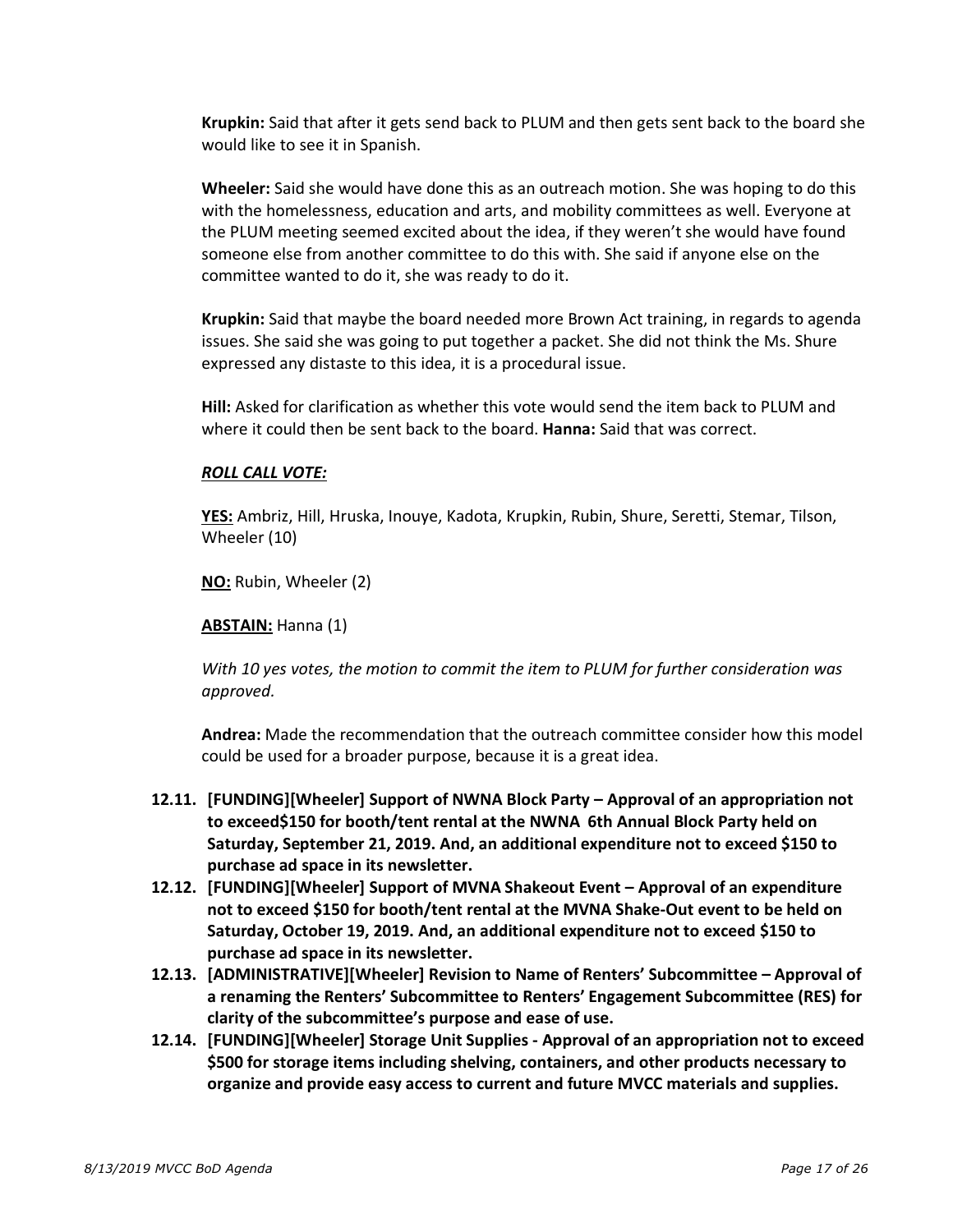- **12.15. [FUNDING][Wheeler] Mobile Outreach Supplies – Approval of an appropriation not to exceed \$500 for mobile outreach supplies (e.g. a banner, tablecloths, photo frames, clipboards, pens) necessary for travel to promote and generate interest in MVCC.**
- **12.16. [FUNDING][Wheeler] Hospitality Items for Board of Directors' Meetings – Approval of an appropriation not to exceed \$50 for hospitality items purchased and provided at Board of Directors' meetings.**
- **12.17. [FUNDING][Wheeler] Rental of a more accessible location for Equipment – Approval of an appropriation not to exceed \$150/month for storage space to hold the equipment and supplies necessary for the MVCC Board of Directors' meetings, including labor costs for set-up and tear-down.**

Krupkin: Asked for clarification on the motion. She asked if they were seeking appropriation in addition to what the MVCC was already paying for storage or to make it more accessible. **Wheeler:** Said that because of theft, the storage unit with all of the MVCC's items in it has shortened its hours. So, now they have to pick up all the item for board meetings the day before and put them back the day after. But, they learned that they could possibly rent space at the Mar Vista Rec Center to hold just the items for the board meetings.

Kadota: Asked if they had asked the storage unit manager to reverse to their unit's original hours, because that was once granted for a month. **Hanna:** Said they had not, but the point of the motion was also to make it easier to securely store the audio equipment and so forth on location. **Kadota:** Said he would also encourage the board to also ask the storage unit manager to restore the hours to 6 to 9.

o *Kadota moved to approve the item. Rubin seconded.* 

# o *ROLL CALL VOTE:*

o **YES:** Ambriz, Hill, Hruska, Inouye, Kadota, Krupkin, Rubin, Shure, Seretti, Stemar, Tilson, Wheeler (12)

### o **ABSTAIN:** Hanna (1)

With 12 yes votes, the *item* was approved.

# **13. Excluded Consent Items – Discussion and further action on items excluded from the Consent Calendar.**

• *Consent Calendar Items 12.9, 12.10 and 12.17 were pulled, discussed and voted upon. See Above.* 

### **14. Unfinished Business and General Orders** – *None.*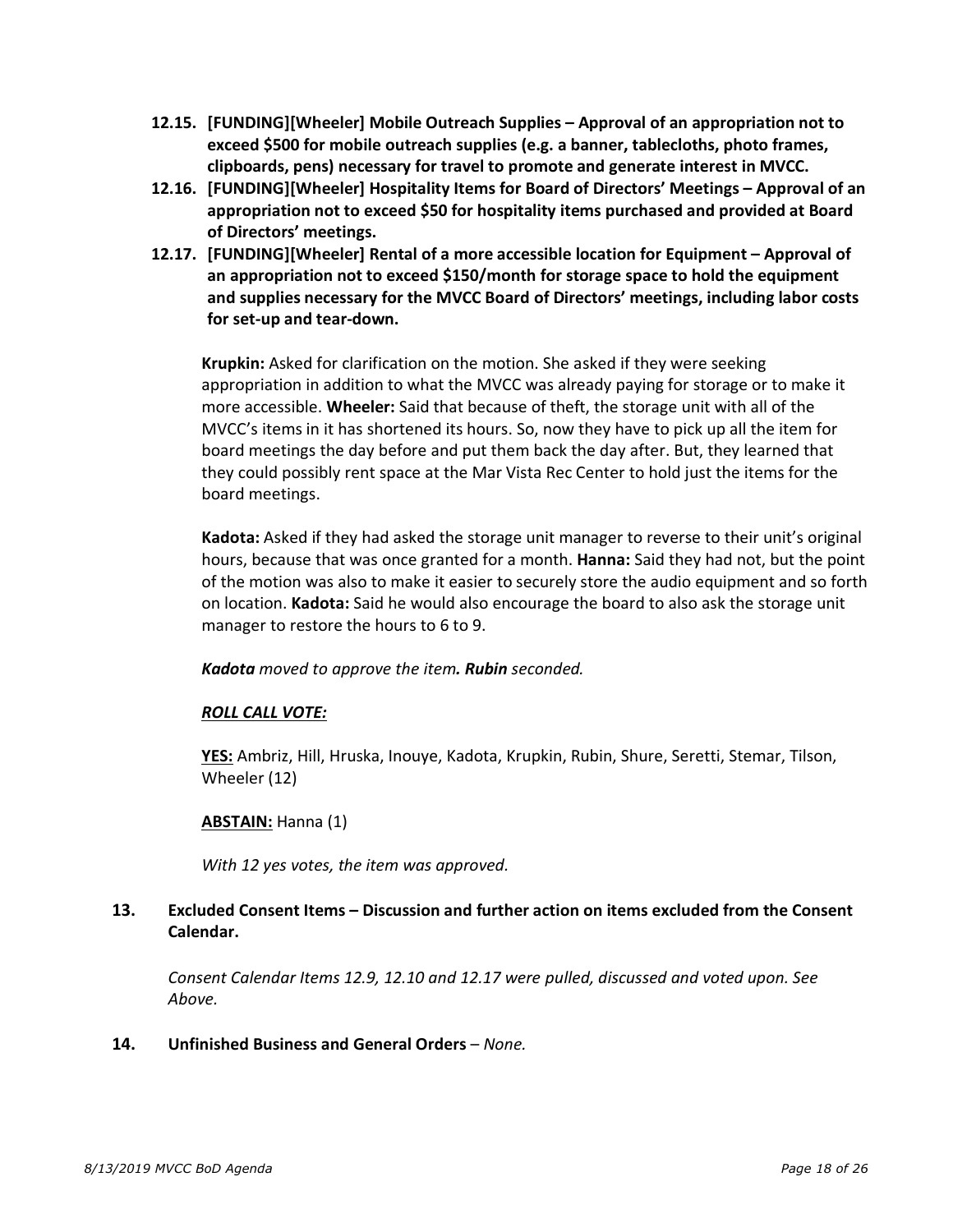### **15. New Business**

# **15.1. [ADMINISTRATIVE][Elections & Bylaws] Updates and Revisions to MVCC Standing Rules and Policies – Discussion and possible action regarding updates and revisions to the MVCC standing rules and related policies.**

o **Rubin:** Said that standing rules, all the policies and the code of conduct were all separated. This update would put them together in one document which would allow them to make edits more conveniently and expeditiously. There was no objection to the changes at the committee meeting.

### **Clarifying Questions:**

**Wheeler:** Said it was her understanding is they are passing the updates and revisions as they are but that they can be amended at any time as long as it goes before the election by was committee. **Hanna:** Said it did not need to go through the committee, they could make amendments in board meetings. He said changing bylaws was a very specific process and they are not easy to change, but standing rules can be changed at any point. **Wheeler:**  Asked if one would just bring a motion before the board. **Hanna:** Said it was preferable to go before the committee first, but not required.

### **Board comment:**

**Kadota:** Asked Rubin if the committee had discussed potential consequences to violating the code of conduct. **Rubin:** Said they had not. **Kadota:** Suggested considering doing that. **Hanna:** Said they should but they need to check with the City Attorney about what exactly they are allowed to do. **Ambriz:** Recalled at anther E&B meeting that Ms. Inouye had referred to a document that discussed other principles and standards on conducting oneself appropriately in the MVCC.

o *Wheeler moved to approve the item. Inouye seconded.* 

o *Hanna abstained, the motion was otherwise approved unanimously.*

**15.2. [ADMINISTRATIVE][Elections & Bylaws] Election Workshop in CD11 – Discussion and possible action regarding a letter from the MVCC Board of Directors requesting that "Empower Los Angeles" schedule a workshop as soon as possible within Council District 5 and or 11 in order that all the West Area Region Neighborhood Councils are afforded the same opportunity as the other Los Angeles Neighborhood Councils to provide candidate and stakeholder, in-person election feedback regarding the 2019 Neighborhood Council Elections.**

Rubin: Said this was brought to the committee by Inouye. The three workshops that Empower LA has run recently were in locations that were not easy for Westside NCs to get to. The motion asks the chair to write a letter requesting that a workshop be held in a convenient location for Westside NCs. At the meeting it was pointed out that there was an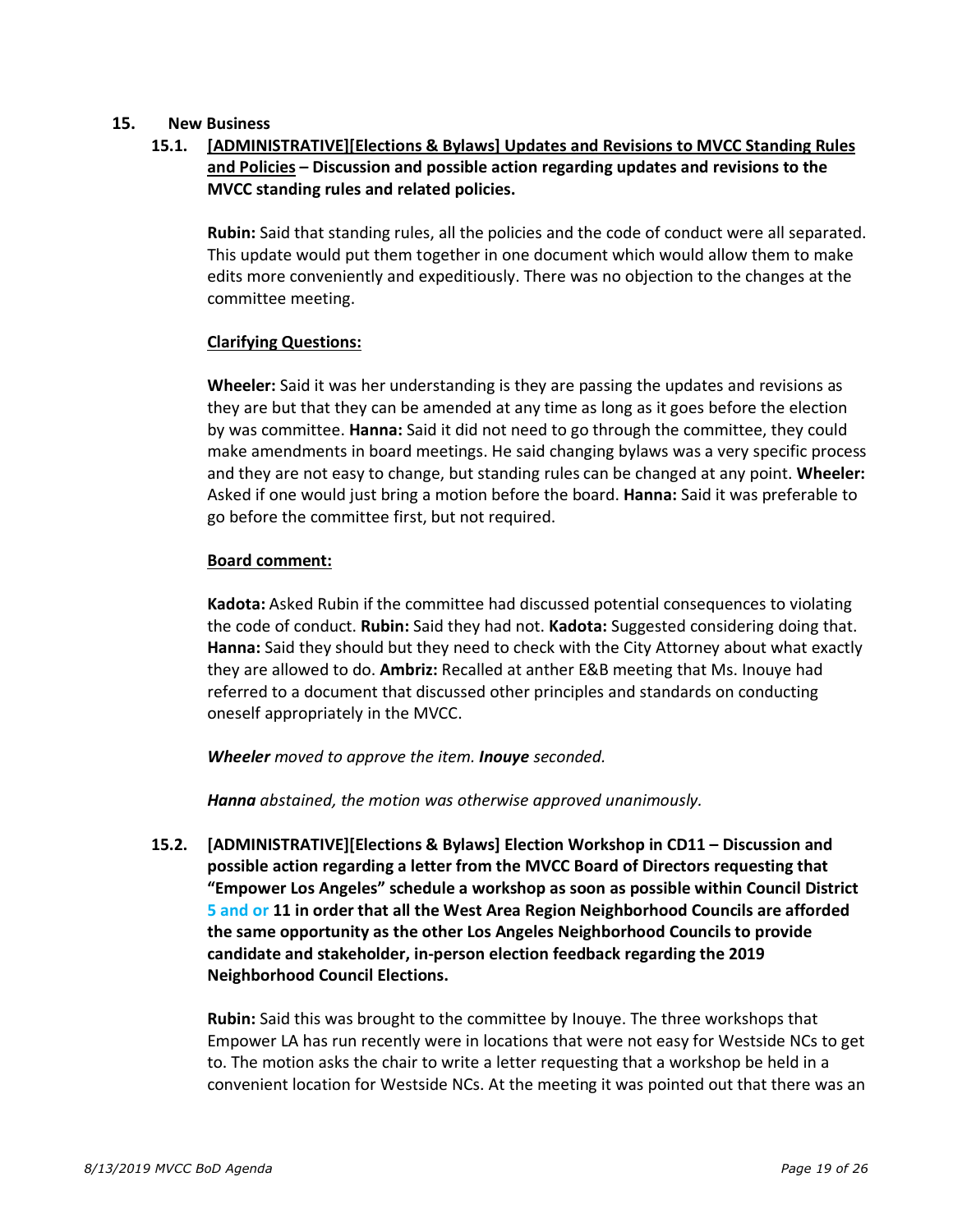increase in voter turnout on the westside. There was record increase in voter turnout in Venice, for examples. So, there is a need to accommodate the Westside NCs.

#### **Public Comment:**

Kalani Whittington: Said she agree that the meeting should be moved to a closer location, especially considering that typhus, hepatitis A and other outbreaks downtown. Palms also had a record increase in voter turnout.

### **Board Comment:**

Ambriz made a friendly amendment to change the language of the motion from "within *Council District 11" to "within Council District 5 and/or 11". Shure seconded.* 

Without objection, the amendment was approved.

**Tilson:** Said the other reason this motion came about was because this area of the westside – Palms, Mar Vista, Venice - had the highest number of grievances, which one would think would warrant having a workshop in the area.

Hanna: Said that generally speaking, with a motion like this, the chair would expect a draft of the letter and a distribution list. It does not need to be too elaborate, just a jumping off point for the chair.

Ambriz moved to approve the motion as amended. Hruska seconded.

Without objection, the motion as amended was approved.

# **15.3. [ADMINISTRATIVE][Stakeholder] Motion Regarding 6/22/2019 Community Plan Workshop – Discussion and possible action regarding a stakeholder motion for a letter to the Los Angeles Department of City Planning requesting that department representatives meet with the Community Plan Subcommittee.**

**Wayne Wheeler:** Said the City of LA is in a re-plan/rezone process that will define characters of neighborhoods, what and where things can be built or torn down, what open spaces are, how tall things can be, how many apartments are allowed etc. The new zoning/community plans are supposed to be more flexible to allow one to tailor things to specific neighborhoods and have a sort of micro implementation. One major thing is that there will be a rewrite of the community plans for Mar Vista, Marina Del Rey, and Venice. The planning subcommittee under MVCC's PLUM created an initial planning document to provide as input to City Planning. It was over 200 pages and many hours of hard work went into it. The MVCC got good a lot of feedback on the document and the City said it would consider it. They had walking tour in February with the department to go show some of the issues. But in June, City Planning had a sharing event where they were supposed to give feedback in terms of what they had been hearing from the community. He and several board members in attendance were disturbed that almost all of the people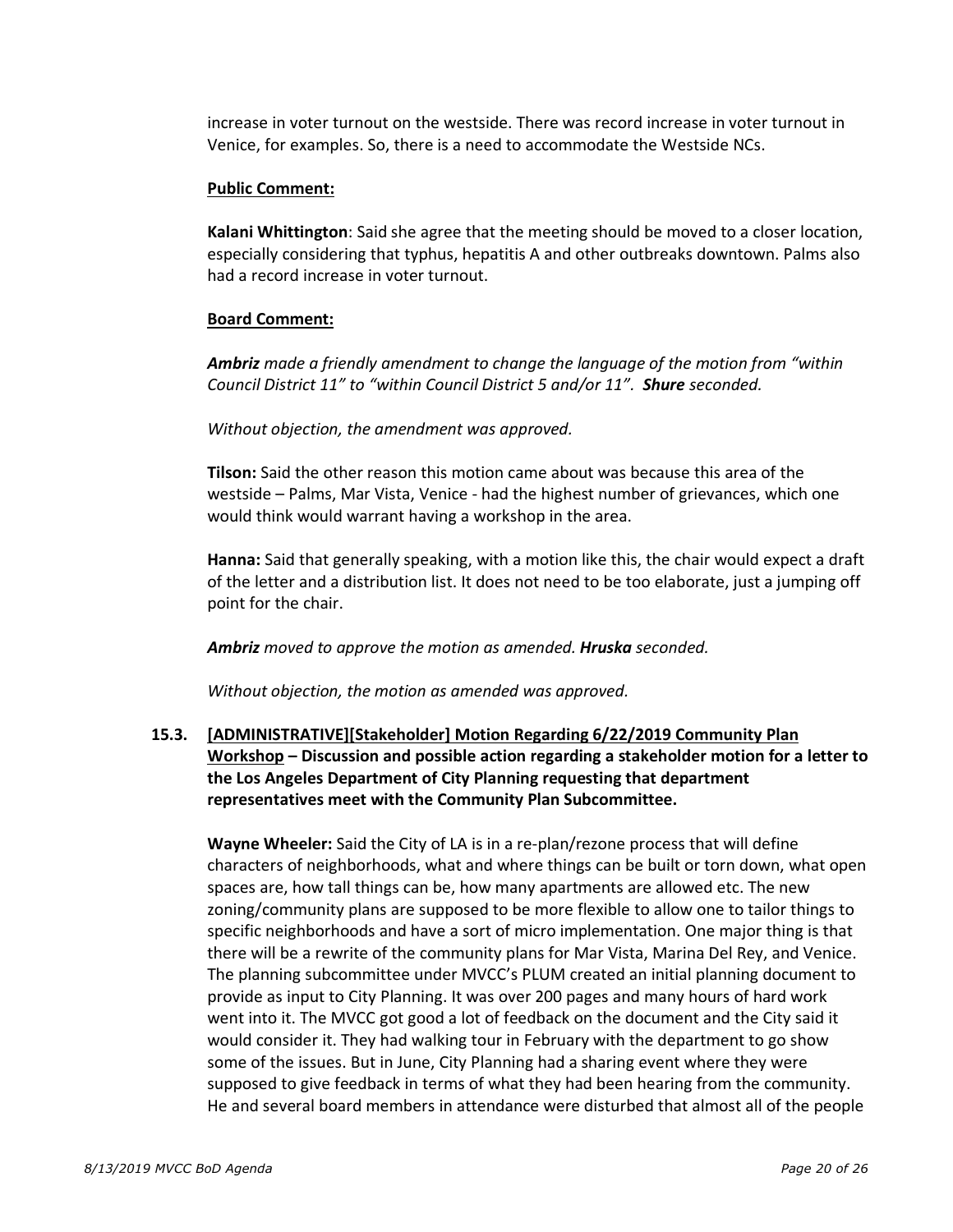they spoke to had either never heard of the inputs that MVCC provided or if they had just not read them. There was no sign of any consideration of that. City Planning has agreed to come meet with the committee. But, from the stakeholder's stand point, via the letter, they felt it needs to be documented with the city that there was a failure for them to engage. The city has thousands of people working on these plans and if the MVCC does not get very serious engagement between the community and City Planning now, in six months from now a year it will be too late and changes will have been made and set in stone without their engagement. He also believed it was important to start documenting a paper trail with City Planning on this issue.

#### **Public Comment:**

Whittington: Said she agreed with the motion. The City has a reputation of passing many bills and plans with the intention of fooling the public into believing they are acting in the community's best interest, when they do not. A lot of work was put into the input document and it was very disheartening that that document was ignored. It shows that they had no intention of listening to the community. This had happened before with Great Streets, the road diet, the homeless issue and affordable housing. She said they should stake their claim and show that they won't be pushed around.

Ashley Zeldin: Said she took the minutes at the administrative meeting and she believed there were a couple edits to the letter that were not documented. She thought the letter should be revisited. **Wayne Wheeler:** Said there were a couple suggested edits from the meeting but because it was essentially tabled he and other stakeholders considered it unacceptable decided to do it this way.

Ken Alpern: Said it is easy to understand City Planning when you realize they hold contempt for the average Angelino. The Mayor and City council are doing everything they can to take away power from NCs. When they offer people the ability to weigh in it is less input and more ventilation. He agrees that the MVCC needed to be on record saying that is insufficient.

#### **Board comment:**

### o *Rubin moved to approve the item. Wheeler seconded.*

Ambriz: Recalled that when it came up in committee they wanted to make sure that City Planning had the chance to come back to talk with the community plan subcommittee. She said the Senior City Planner Indicated that they would meet with the subcommittee on August  $27<sup>th</sup>$ . That meeting was intended to be a precursor to the MVCC sending this letter so they could make sure that the he was reminded of all the work that went into the collection of feedback and comments. She thought it was important speak with him first.

Hruska: Said she attended the City Planning Workshop on 6/22. The workshop was designed to be part of the "Did we get it right?" phase of process. They had worked with the MVCC since August 2018 on the input project. So they had heard from the MVCC and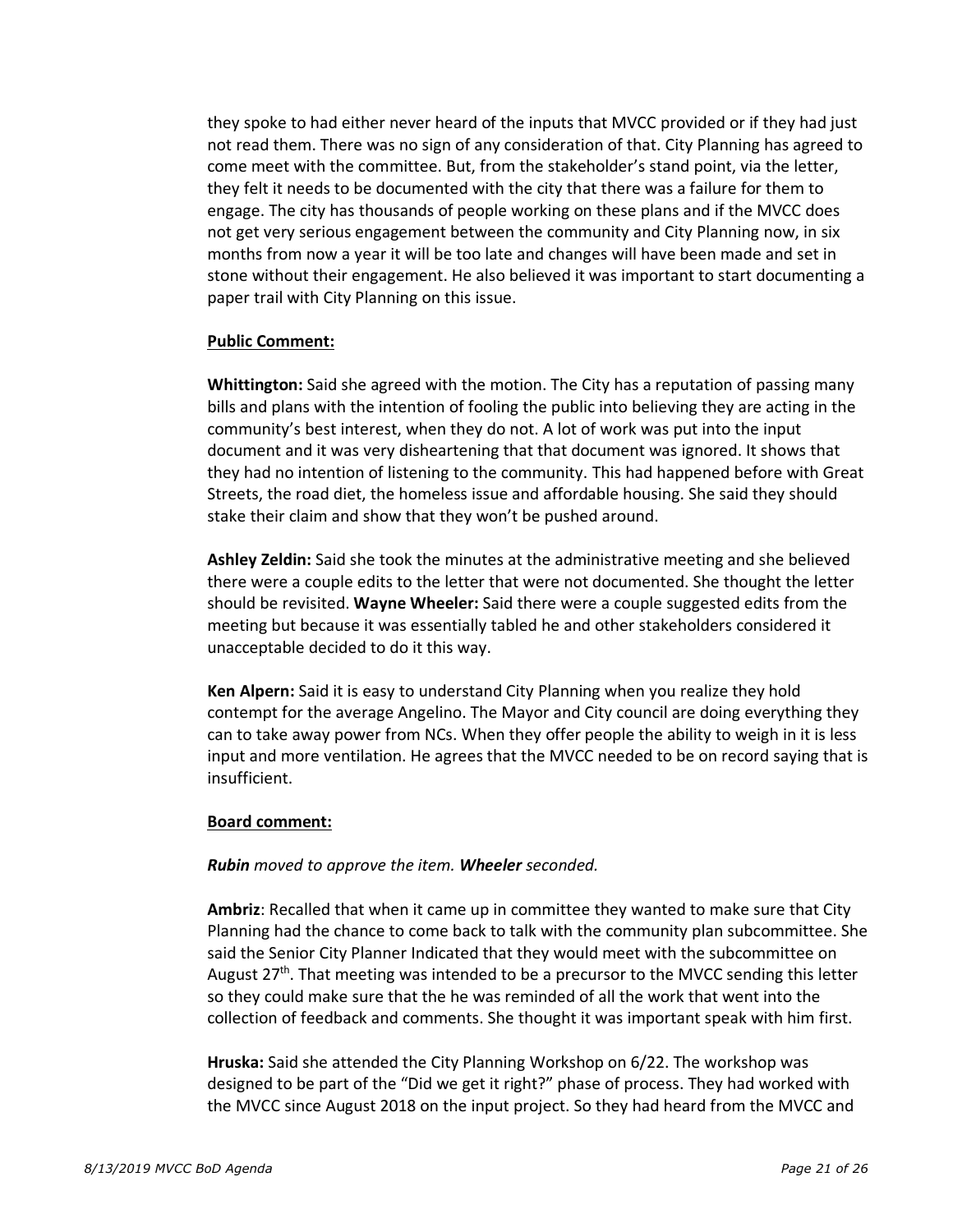they were going to hear more, as the MVCC was still submitting input. But, she supported the stakeholders behind the motion in wanting to get a letter on the official record as they engage with City Planning, especially during this "Did we get it right?" phase.

Shure: Said she was not at this meeting and will defer to Hruska's opinion. But she added that these were the MVCC's stakeholders that were voicing their opinion and their feedback on how their initial feedback was interpreted and presented at this meeting. Shure said she stands behind the stakeholders.

**Rubin:** Agreed that a paper trail should be made.

Ambriz and Hanna *abstained. The motion was otherwise approved unanimously.* 

# **15.4. [ADMINISTRATIVE][Outreach] Approval of Outreach Committee Mission Statement – Discussion and possible action regarding the approval of Outreach Committee's mission statement.**

Wheeler: Said that they made an official mission statement at a meeting. At a subsequent meeting it was noted that "mediums" was grammatically incorrect so they are changing that to "media." They are also changing "social media" to "traditional social an electronic media".

### o **Clarifying Board Questions:**

**Shure:** Asked if this was the mission statement of the outreach committee and if there was also renters' subcommittee that had its own mission statement. **Wheeler:** Yes, to both.

### Board comment:

Ambriz: Said it seemed to her that "mediums" was actually broader and allowed, for example, the inclusion of the door hangers.

Seretti: Said he was concerned specifically with the language: "informs Mar Vista residents of all aspects of the MVCC and its committees." His concern stemmed from a conversation he with Wheeler, about media that the homelessness committee already has. He asked if a committee wanted to generate its own literature, would it have to go through outreach. **Hanna:** Said no, they would not. **Seretti:** Said the mission statement implied that it must go through outreach. **Hanna:** Said the outreach committee could not exert authority over any other committee. **Wheeler:** Said the intent of the mission statement was for the outreach committee to inform stakeholders of what's going on with MVCC. She said it would be great for other committees to work with outreach, but they could do whatever they wanted.

o *Kadota moved to amend the mission statement by striking "all aspects." Seretti seconded.* 

### **Board Comment:**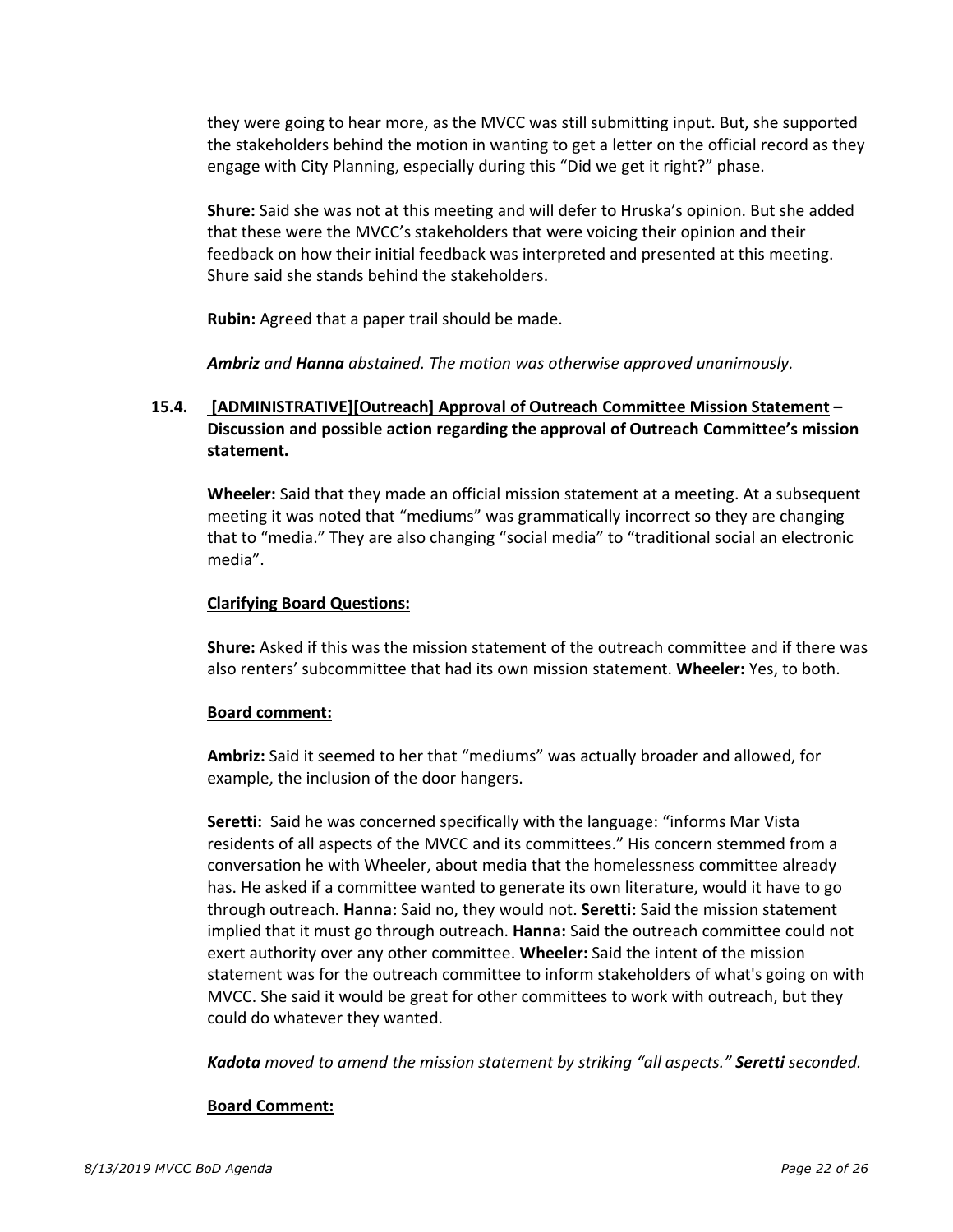Rubin: Said he thought the statement was fine and the board did not need to be nitpicky.

Wheeler: Said there was nothing nefarious about "all aspects" and she did not understand what everyone was concerned about.

*Wheeler objected to the amendment.* 

### **VOTE ON THE AMENDMENT:**

YES: Ambriz, Hill, Hruska, Inouye, Kadota, Krupkin, Shure, Seretti, Stemar, Tilson (10)

**NO:** Rubin, Wheeler (2)

o **ABSTAIN:** Hanna (1)

With 10 yes votes, the amendment stood approved.

#### **Public Comment:**

Alpern: Said that every time someone tries to do something with outreach it always upsets someone. Outreach is always doing too much or too little. He was not taking sides, he was just happy there was a debate because it means they actually have an outreach committee.

Whittington: Said that despite the increase in voter turnout, less than 1% of eligible voters of the total population of eligible voters did vote. So, she encourages any effort from the outreach committee to engage the community.

**Zeldin:** Said she was the 1<sup>st</sup> vice chair of this committee. She said that she is a former copy editor and "mediums" is academically correct, but it does not matter too much.

o *Rubin moved to approve the item as amended. Wheeler Seconded.* 

Without objection, the motion as amended was approved.

**15.5. [POLICY][Transportation & Infrastructure] Dockless Scooter and Bicycle Providers - Discussion and possible action regarding a joint Great Streets/T&I motion (based on a WRAC resolution model) regarding dockless mobility providers cooperating fully with law enforcement in the event of reckless and unlawful conduct by mobility product users.**

o *Rubin moved to approve the item. Krupkin seconded.* 

Ambriz *abstained. The motion was otherwise approved unanimously.*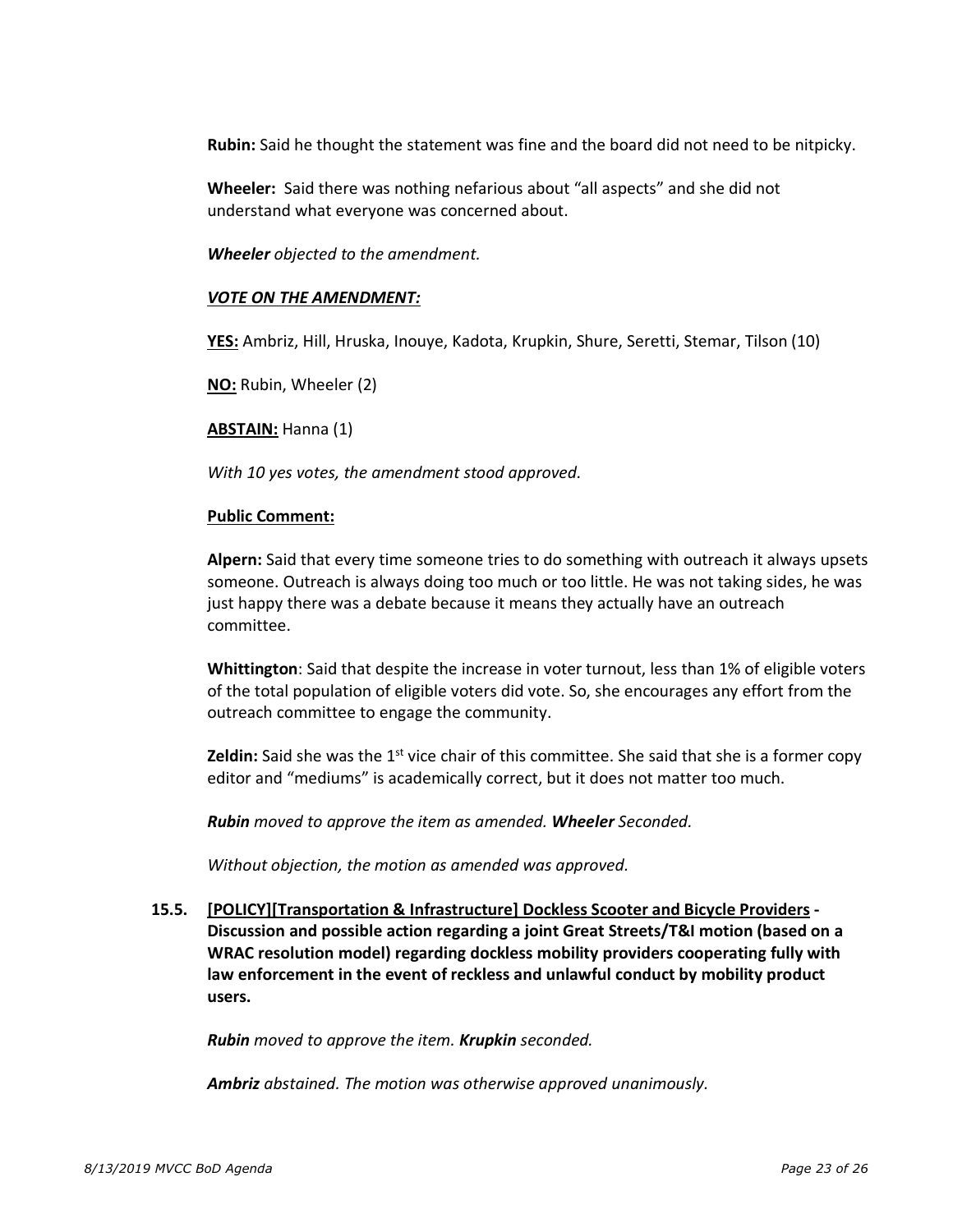**15.6. [POLICY][Transportation and Infrastructure] Parking Demand Study - Discussion and possible action regarding a T&I motion requesting CD 11 to reconsider action on the parking demand study which was passed as an MVCC Policy on July 11, 2017.**

**Inouye:** She her background document did not make it into the packet, but she handed out hard copies.

o *Rubin moved to approve the item. Inouye seconded.* 

### **Public Comment:**

Howard (Last Name?): Said he was a worried that the motion needs stronger language. **Hanna:** Said T&I could provide the letter to the chair and they could move forward with strengthening the language.

Without objection, the motion was approved.

- **15.7. [ADMINISTRATIVE][T&I] Culver City Stormwater Project - Discussion and possible action regarding a T&I motion requesting a letter to the City of Culver City, on behalf of the Board, asking that Project Manager Lee Torres in the Public Works Environmental Programs and Operations Division give a presentation about the Culver City Stormwater Project at the September 2019 Board of Directors meeting.**
	- •
	- **Ambriz:** Said they were making a motion to request a letter be sent to the city of Culver City to ensure that the project manager of the Stormwater project comes to present at a MVCC meeting, in light of delays on their projects.
	- - *Rubin moved to approve the item. Ambriz seconded.*
	- •
	- *Without objection, the motion was approved.*
- **15.8. [POLICY][T&I] Rose Ave. Sidewalk Installation (Zone 6) - Discussion and possible action regarding a T&I motion asking the Board of the MVCC to state its support for the installation of a sidewalk on the South side of Rose Ave. between S. Centinela Ave and Colonial Ave in Zone 6.**

Tilson: Said This is a request from a sidewalk on a fairly steep hill. A stakeholder started the process a year and a half ago. He has contacted everyone he could possibly contact and hey have gone through CD 11. The LADOT CD 11 LAPD Traffic Committee said there was nothing they could do but recommended that they get MVCC's support behind it and go from there.

# **Board Comment:**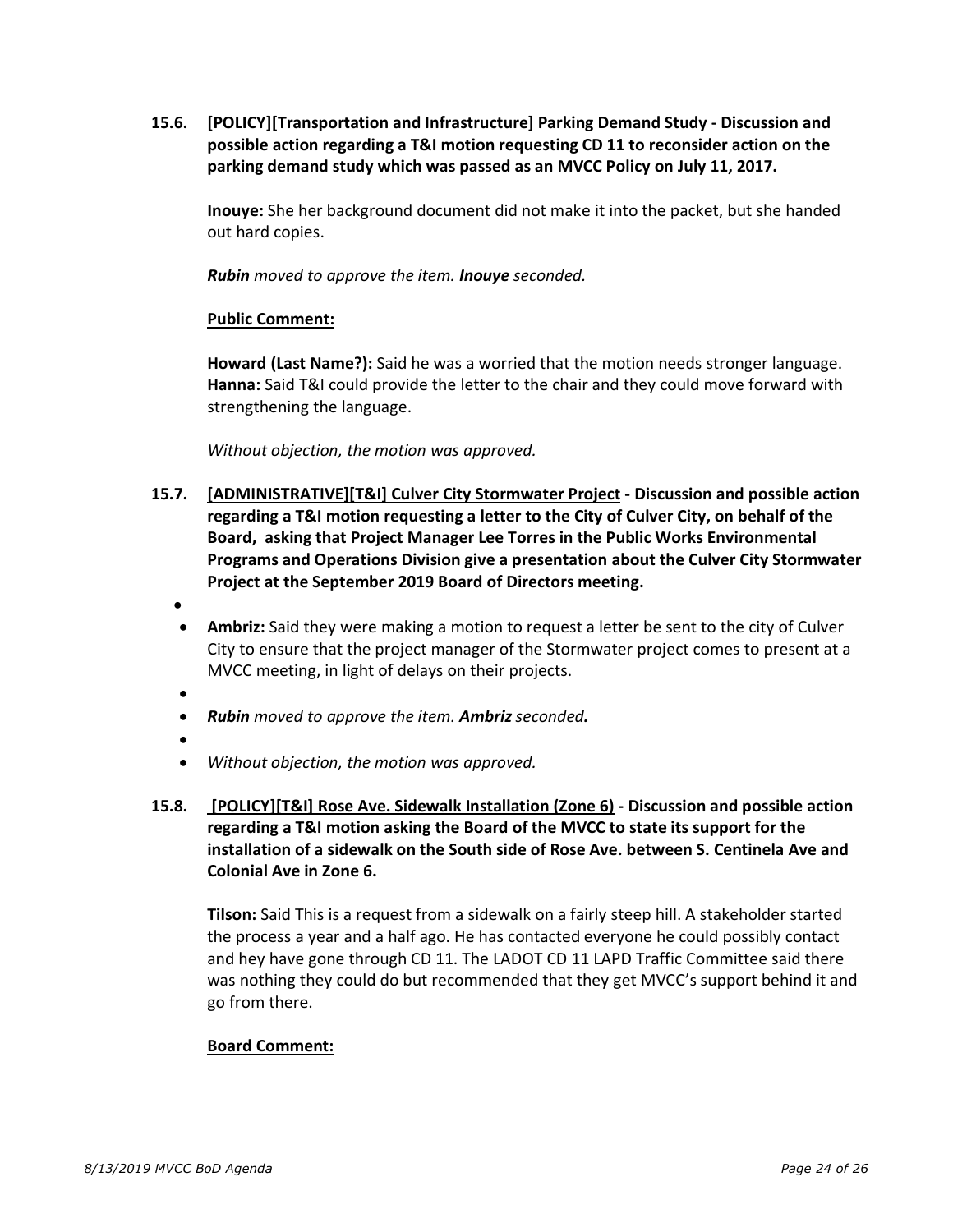Rubin: Said he knew the hill was very unsafe during rain, so this was a safety issue as well. He supported the motion.

Hruska: Suggested starting a petition to go with the letter.

Ambriz: Suggested contacting the property owner nearby to get their feedback.

**Inouye** moved to approve the item. *Krupkin* seconded.

*Without objection, the motion was approved.* 

**15.9. [POLICY][PLUM] Support of a WRAC Motion Extending Protections Under L.A.M.C. 12.95.2(f)(6) – Discussion and possible action regarding a WRAC-passed motion requesting an extension of protections under L.A.M.C. 12.95.2(f)(6) to development/demolition permits for construction of new condominiums and construction of new apartments.**

**Shure:** Said the previous policy motion that the MVCC passed to support RSO tenants that are in rent stabilized apartments is in accordance with the currently existing ordinance of the city council that only applies in case of condo conversions. The ordinance as proposed by Councilmember Koretz passed with an amendment. So, there is currently no protections for demolition for creation of new apartments or demolition for construction of condos, which is what Mar Vista is primarily facing. WRAC unanimously passed an identical motion. They are asking the City File reconsider Councilmember Koretz motion and planning departments report, which she said she would be uploading to the MVCC's PLUM links. It is a 40-page report for DCP recommending that city meet these protections, that they we use the current LA Municipal Code, and extend protections by mandating that the Department of City Planning deny any requests for demolitions for creation of condos that would remove RSO apartments. One by one Mar Vista is losing their RSO tenants, so she asked the board for their support to protect them.

# **Public Comment:**

Howard: Said that the assumption here was that rent control is a good thing, even though there is a lot of economic analysis that show that rent control is one of the reasons for the housing crisis. He asked the board to keep that in mind.

Whittington: Said a lot of data states that rent control is the reason for housing problems, but it is not, it is greed. When people needed housing after WWII no one hesitated to make them for white people but when brown people need it there is always an issue. A lot of young people are saddled with college date and low wages and they do not need to saddle them with more economic hardship. So she supported rent control.

Alpern: He has problems with rent control in that in can be abused, but the City of LA has provided no other answer so pragmatically this is the only option they have to protect those renters. He said to do nothing would be worse.